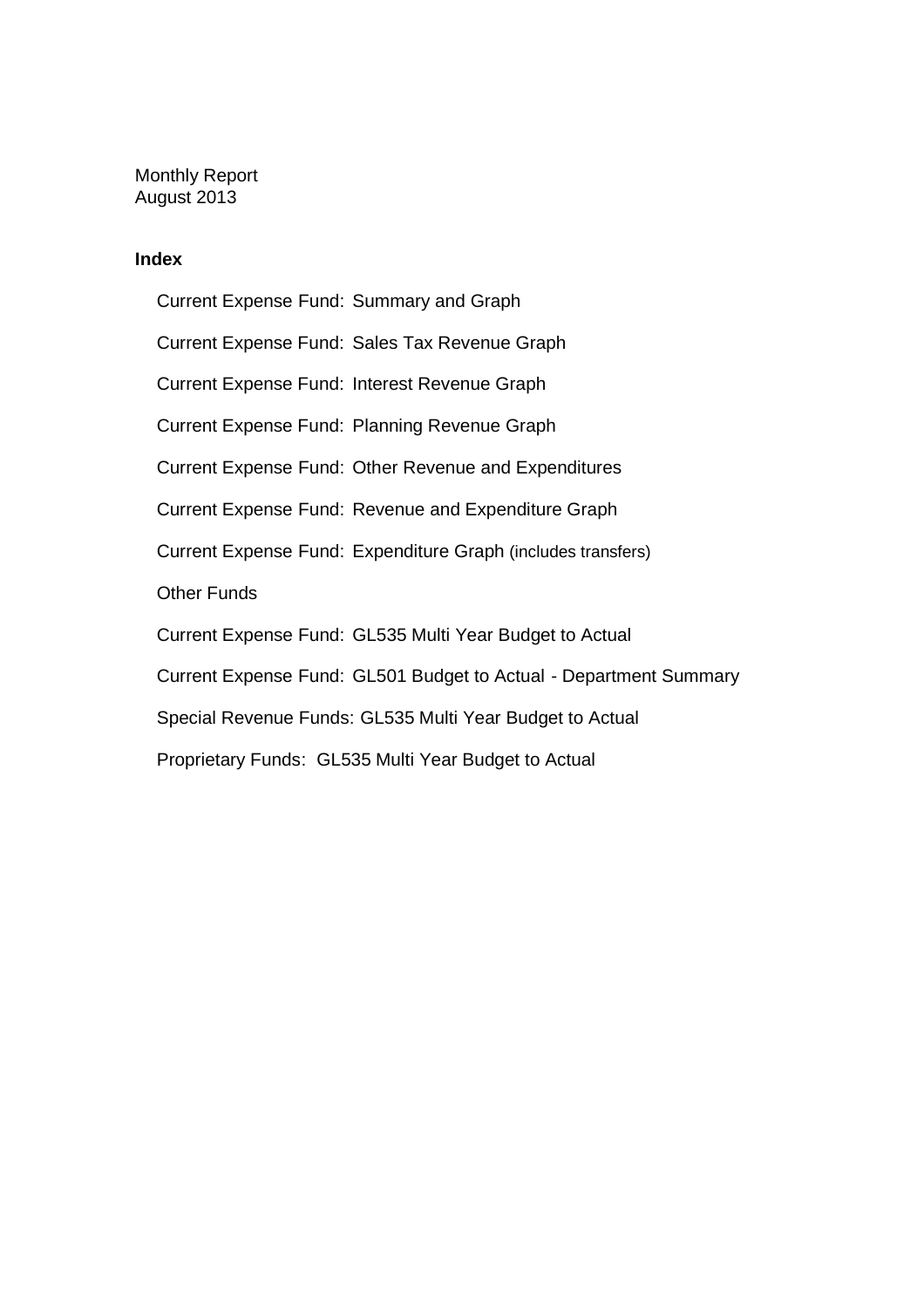#### Island County Monthly Report / August 2013

**CURRENT EXPENSE FUND Thousands (000's)**

|                               |                          | <b>Current Year</b>  |                                         |                      | 2012                     |                      |                                          |                       | 2011              |                      |                                          |                       |
|-------------------------------|--------------------------|----------------------|-----------------------------------------|----------------------|--------------------------|----------------------|------------------------------------------|-----------------------|-------------------|----------------------|------------------------------------------|-----------------------|
|                               | Current<br>Actual        | <b>YTD</b><br>Actual | <b>Budget</b><br>Net of Beg<br>Fund Bal | %VS<br><b>Budget</b> | Current<br>Actual        | <b>YTD</b><br>Actual | <b>Budget</b><br>Net of Beg.<br>Fund Bal | % VS<br><b>Budget</b> | Current<br>Actual | <b>YTD</b><br>Actual | <b>Budget</b><br>Net of Beg.<br>Fund Bal | % VS<br><b>Budget</b> |
| Revenue                       |                          |                      |                                         |                      |                          |                      |                                          |                       |                   |                      |                                          |                       |
| Property Tax                  | 48                       | 4,145                | 7,291                                   | 57%                  | 34                       | 3,983                | 7,182                                    | 55%                   | 45                | 4,072                | 7,437                                    | 55%                   |
| Sales Tax                     | 402                      | 2.810                | 3,973                                   | 71%                  | 368                      | 2.641                | 3.850                                    | 69%                   | 384               | 2.675                | 4,111                                    | 65%                   |
| <b>Planning and Community</b> | 125                      | 981                  | 1,363                                   | 72%                  | 131                      | 852                  | 1.556                                    | 55%                   | 119               | 961                  | 1,412                                    | 68%                   |
| Interest - Investment         | 33                       | 369                  | 302                                     | 122%                 | 47                       | 276                  | 255                                      | 108%                  | 23                | 130                  | 200                                      | 65%                   |
| Other                         | 288                      | 4,321                | 5,413                                   | 80%                  | 333                      | 4,130                | 5.498                                    | 75%                   | 401               | 4,087                | 5,276                                    | 77%                   |
| Subtotal                      | 895                      | 12.626               | 18.342                                  | 69%                  | 913                      | 11.882               | 18.341                                   | 65%                   | 972               | 11,925               | 18.436                                   | 65%                   |
| Intergovernmental (Grants)    | 200                      | 611                  | 848                                     | 72%                  | 81                       | 524                  | 1.156                                    | 45%                   | 117               | 616                  | 1.040                                    | 59%                   |
| Total                         | 1.095                    | 13,237               | 19.190                                  | 69%                  | 994                      | 12,406               | 19.497                                   | 64%                   | 1.089             | 12.541               | 19.476                                   | 64%                   |
| Interfund Transfers-In        | $\overline{\phantom{0}}$ | 2,357                | 2,371                                   | 99%                  |                          | 2,201                | 2,225                                    | 99%                   |                   | 1,879                | 1,919                                    | 98%                   |
| Use of Beg Fund Balance       | $\blacksquare$           |                      | 240                                     | 0%                   |                          |                      | 130                                      | 0%                    | ۰                 |                      | 185                                      | 0%                    |
| <b>Total Revenue</b>          | 1.095                    | 15,594               | 21.801                                  | 72%                  | 994                      | 14,607               | 21,852                                   | 67%                   | 1.089             | 14,420               | 21,580                                   | 67%                   |
| <b>Expenditures</b>           | 1,870                    | 13.474               | 20.668                                  | 65%                  | 1.717                    | 12.931               | 20.441                                   | 63%                   | 1,512             | 12.558               | 19.917                                   | 63%                   |
| Interfund Transfers-Out       | $\blacksquare$           | 1,130                | 1,133                                   | 100%                 | $\overline{\phantom{a}}$ | 1,052                | 1,411                                    | 75%                   | ٠                 | 1,205                | 1,663                                    | 72%                   |
| <b>Total Expenditures</b>     | 1.870                    | 14.604               | 21,801                                  | 67%                  | 1,717                    | 13,983               | 21,852                                   | 64%                   | 1,512             | 13,763               | 21,580                                   | 64%                   |
| <b>Net Current Expense</b>    | (775)                    | 990                  | 0                                       |                      | (723)                    | 624                  | 0                                        |                       | (423)             | 657                  | 0                                        |                       |

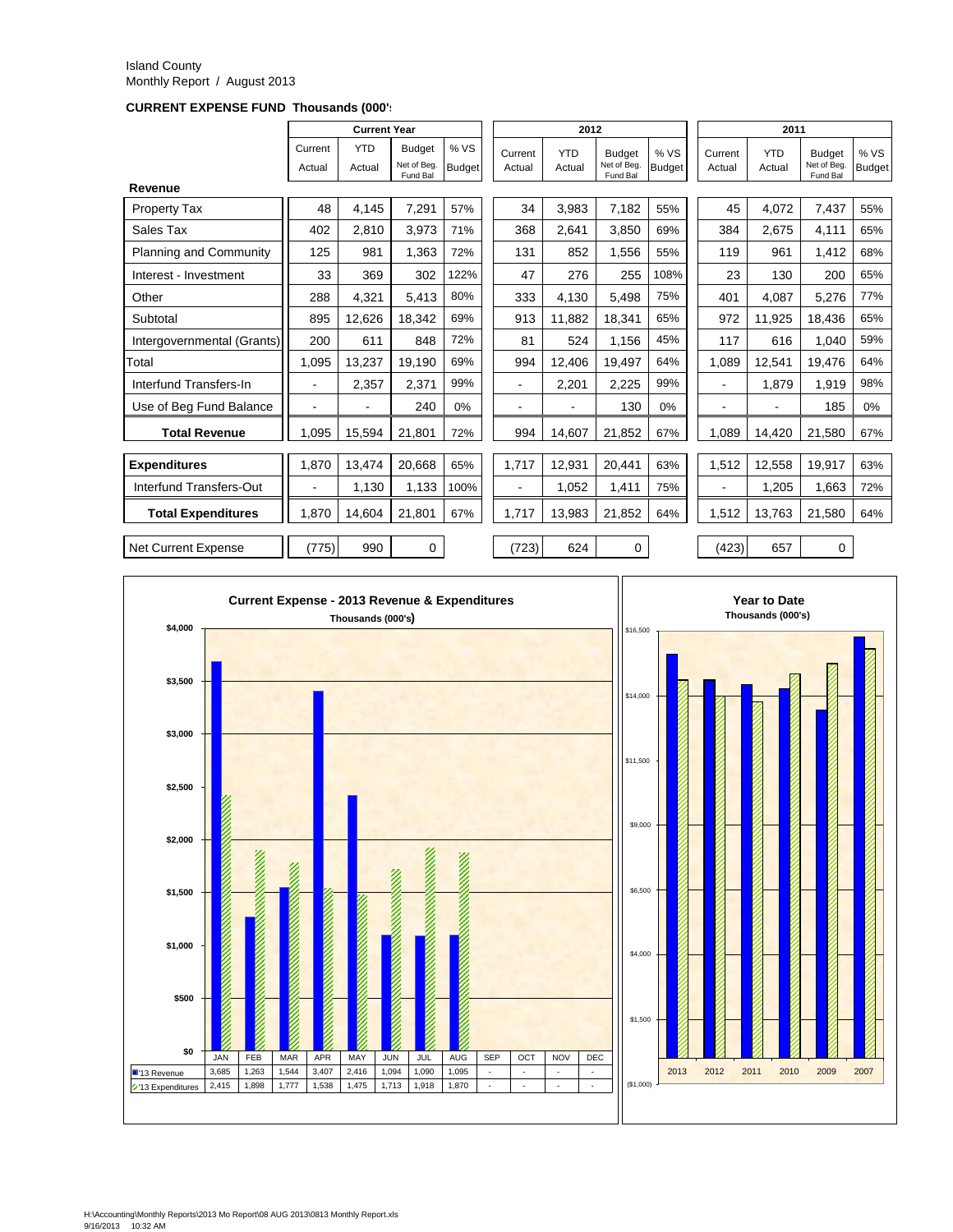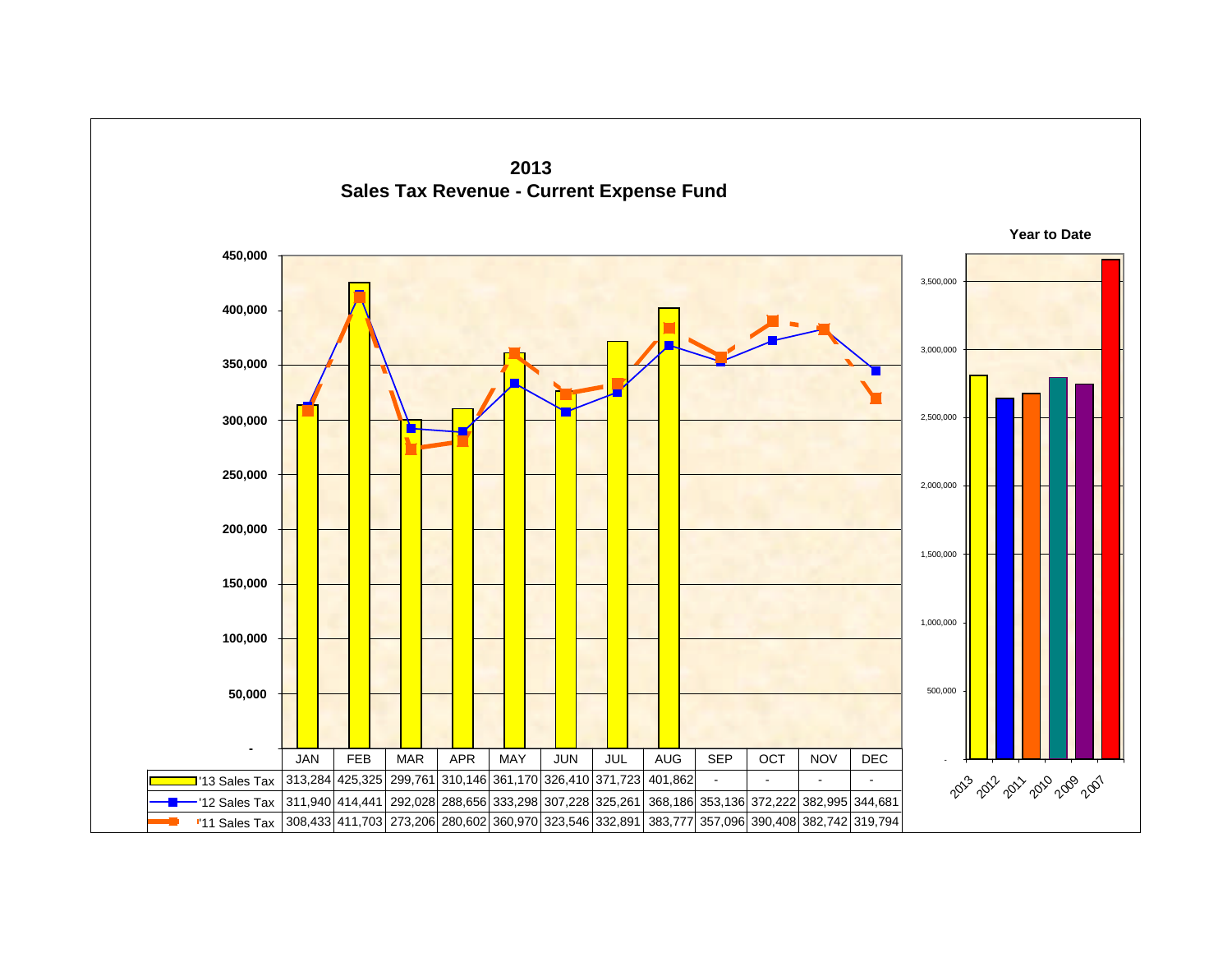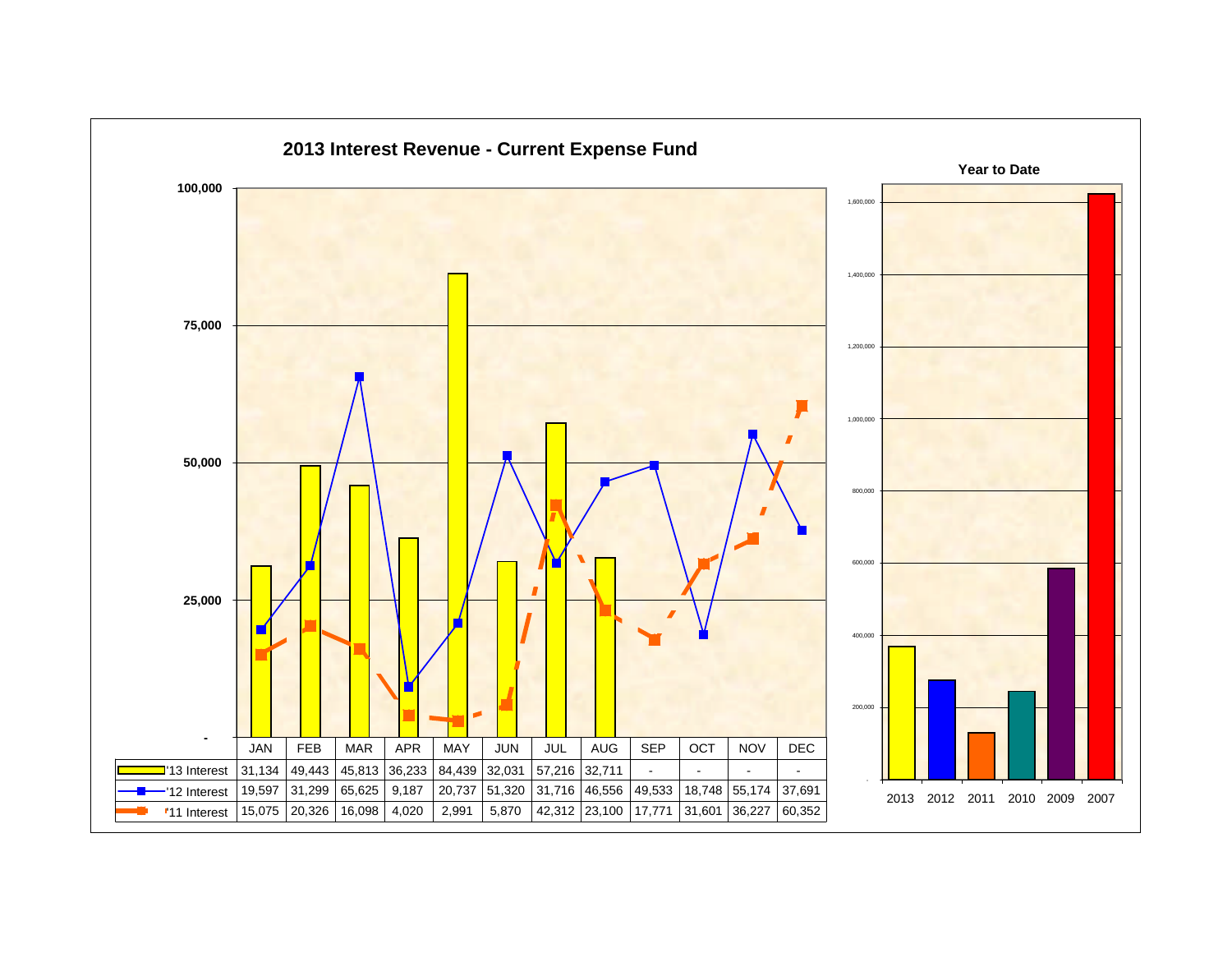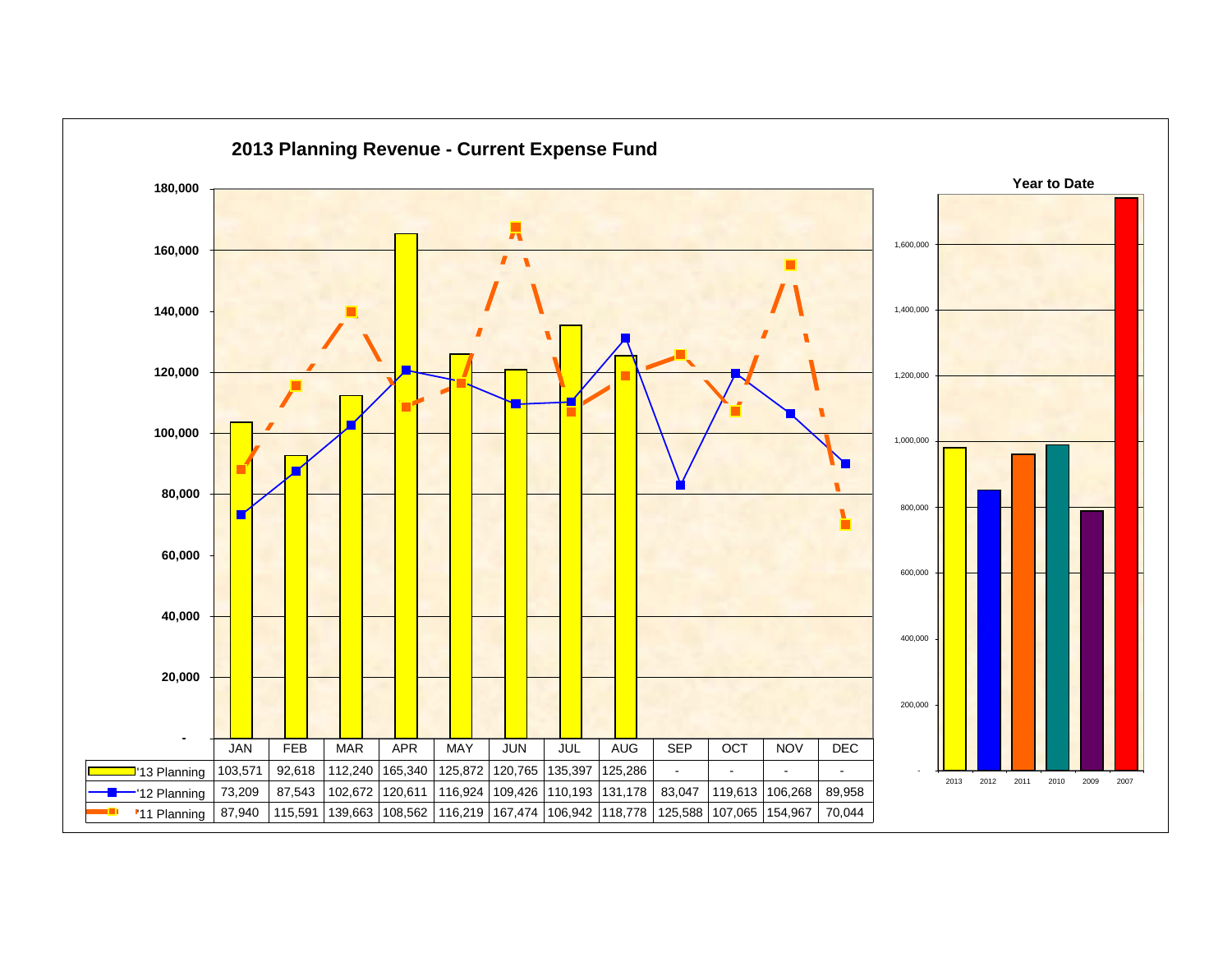### August 2013 Current Expense Fund By Department

### **Other Revenue**

| <b>Year to Date</b>               | <b>ACTUAL</b> | <b>BUDGET</b> | Year to Date % |
|-----------------------------------|---------------|---------------|----------------|
| Auditor                           | 455,336       | 580,500       | 78.4%          |
| Clerk                             | 258,707       | 300,400       | 86.1%          |
| <b>District Court</b>             | 555,579       | 919,400       | 60.4%          |
| <b>Sheriff</b>                    | 171,417       | 202,500       | 84.7%          |
| <b>Sales Tax Criminal Justice</b> | 357,704       | 516,000       | 69.3%          |
| Cable Tax                         | 528,054       | 495,000       | 106.7%         |
| <b>Prop Tax Penalty</b>           | 342,092       | 435,000       | 78.6%          |
| <b>Prop Tax Interest</b>          | 533,126       | 500,000       | 106.6%         |
| <b>State Sh Rev PUD</b>           | 130,419       | 130,000       | 100.3%         |
| <b>County Assistance</b>          | 179,189       | 200,000       | 89.6%          |
| <b>Criminal Justice</b>           | 324,349       | 400,000       | 81.1%          |
| Liquor Tax                        | 107,392       | 246,000       | 43.7%          |
| Other                             | 377,666       | 488,058       | 77.4%          |
| <b>Total Other Revenue</b>        | 4,321,030     | 5,412,858     | 79.8%          |

#### **Expenditures**

| <b>Year to Date</b>         | <b>ACTUAL</b> | <b>BUDGET</b> | Year to Date % |
|-----------------------------|---------------|---------------|----------------|
| Assessor                    | 642,587       | 1,043,232     | 61.6%          |
| Auditor                     | 509,855       | 794,605       | 64.2%          |
| <b>Budget</b>               | 72,710        | 115,219       | 63.1%          |
| <b>Central Services</b>     | 611,438       | 1,018,793     | 60.0%          |
| Clerk                       | 276,087       | 445,567       | 62.0%          |
| Commissioners               | 380,595       | 603,594       | 63.1%          |
| Coroner                     | 170,846       | 240,924       | 70.9%          |
| <b>District Court</b>       | 676,466       | 999,939       | 67.7%          |
| <b>Emergency Management</b> | 185,600       | 318,550       | 58.3%          |
| <b>Facilities</b>           | 630,729       | 1,050,245     | 60.1%          |
| <b>GSA</b>                  | 766,529       | 1,195,643     | 64.1%          |
| <b>Human Resources</b>      | 202,405       | 272,522       | 74.3%          |
| <b>Human Services</b>       | 88,878        | 152,435       | 58.3%          |
| Miscellaneous               | 151,537       | 250,632       | 60.5%          |
| Parks                       | 144,540       | 201,358       | 71.8%          |
| Planning                    | 938,917       | 1,592,207     | 59.0%          |
| Prosecutor                  | 938,144       | 1,407,889     | 66.6%          |
| <b>Sheriff</b>              | 4,676,002     | 6,491,733     | 72.0%          |
| <b>Superior Court</b>       | 679,482       | 1,073,379     | 63.3%          |
| Treasurer                   | 363,211       | 520,528       | 69.8%          |
| Non Departmental            | 367,451       | 878,886       | 41.8%          |
| <b>Total Expenditures</b>   | 13,474,009    | 20,667,880    | 65.2%          |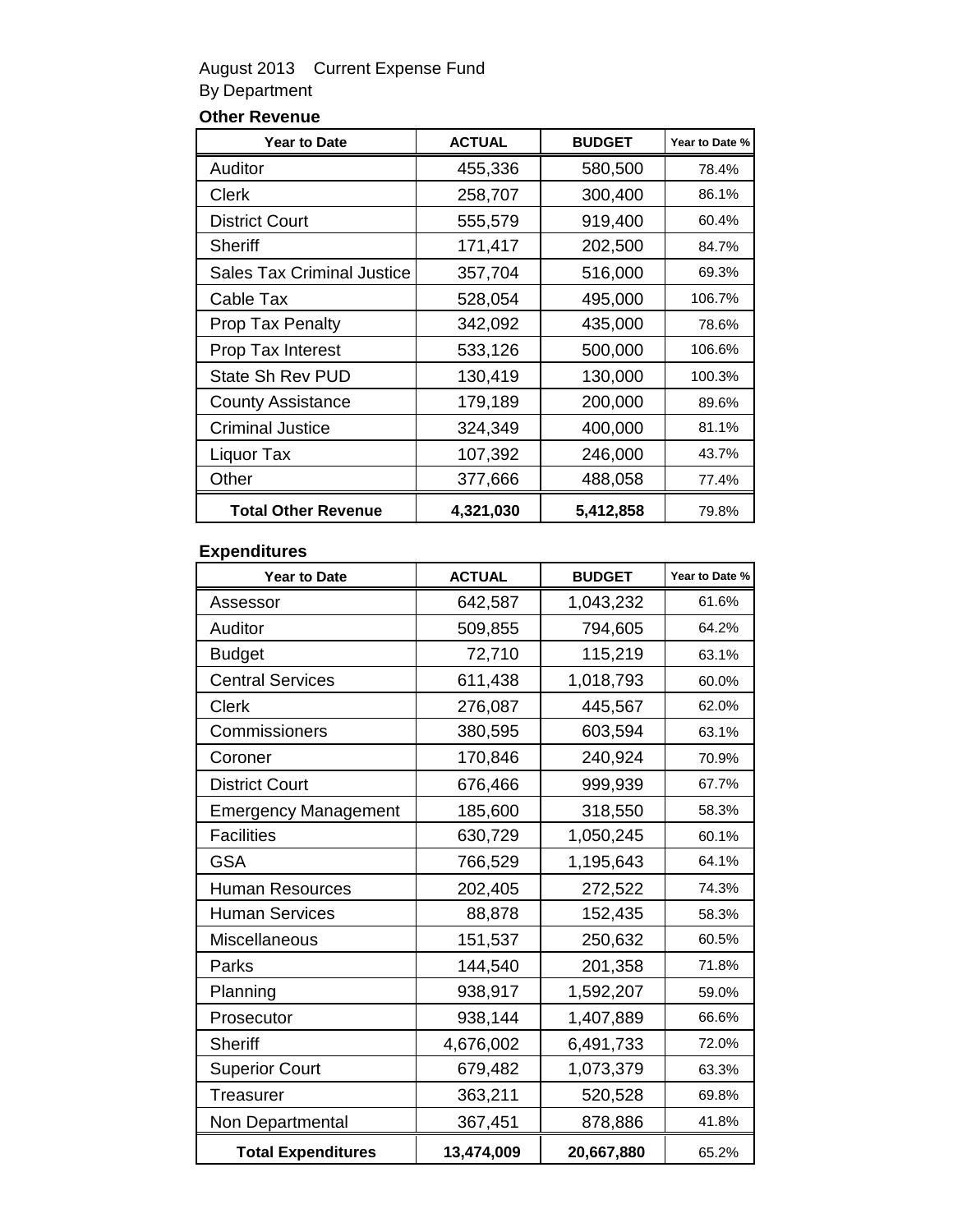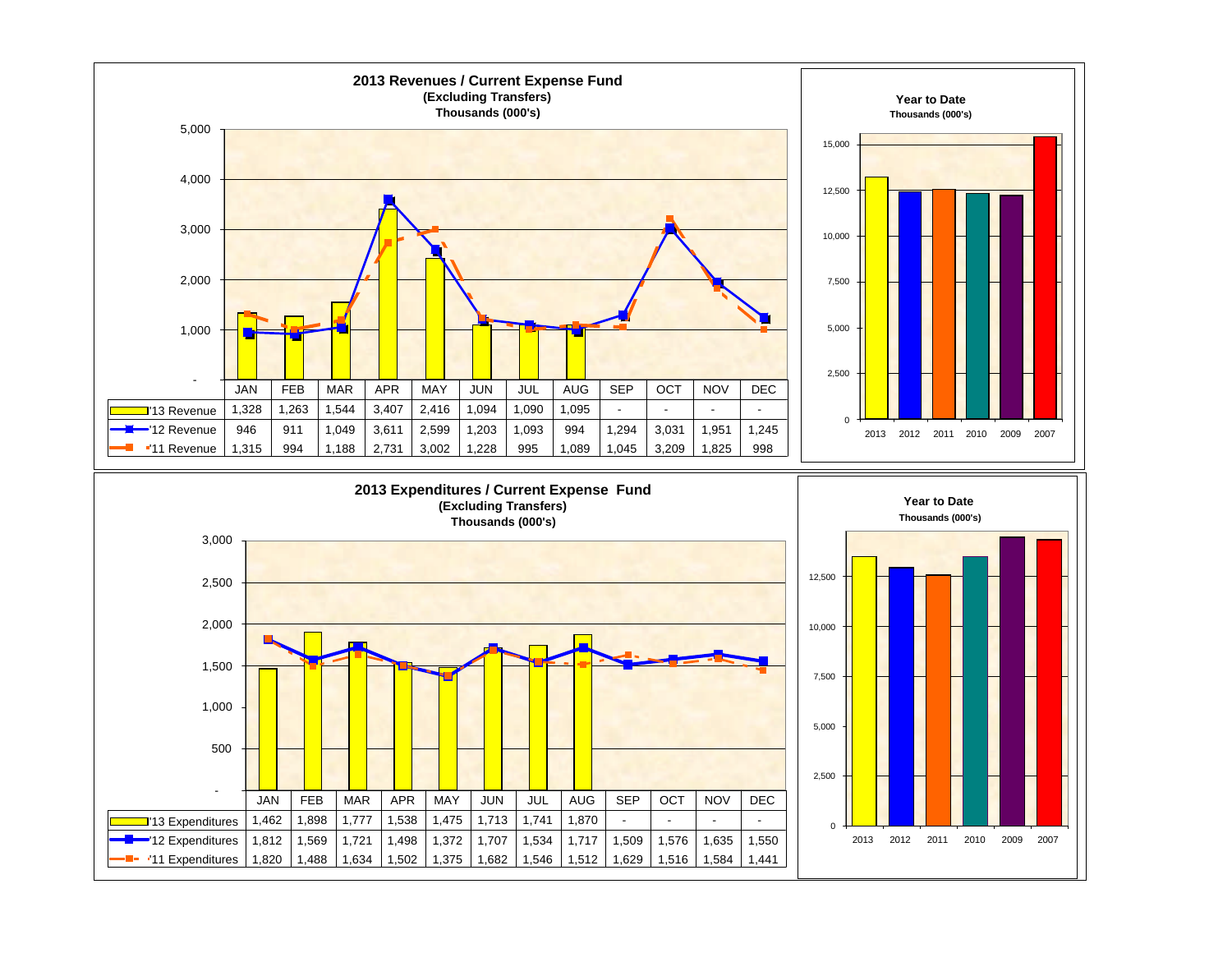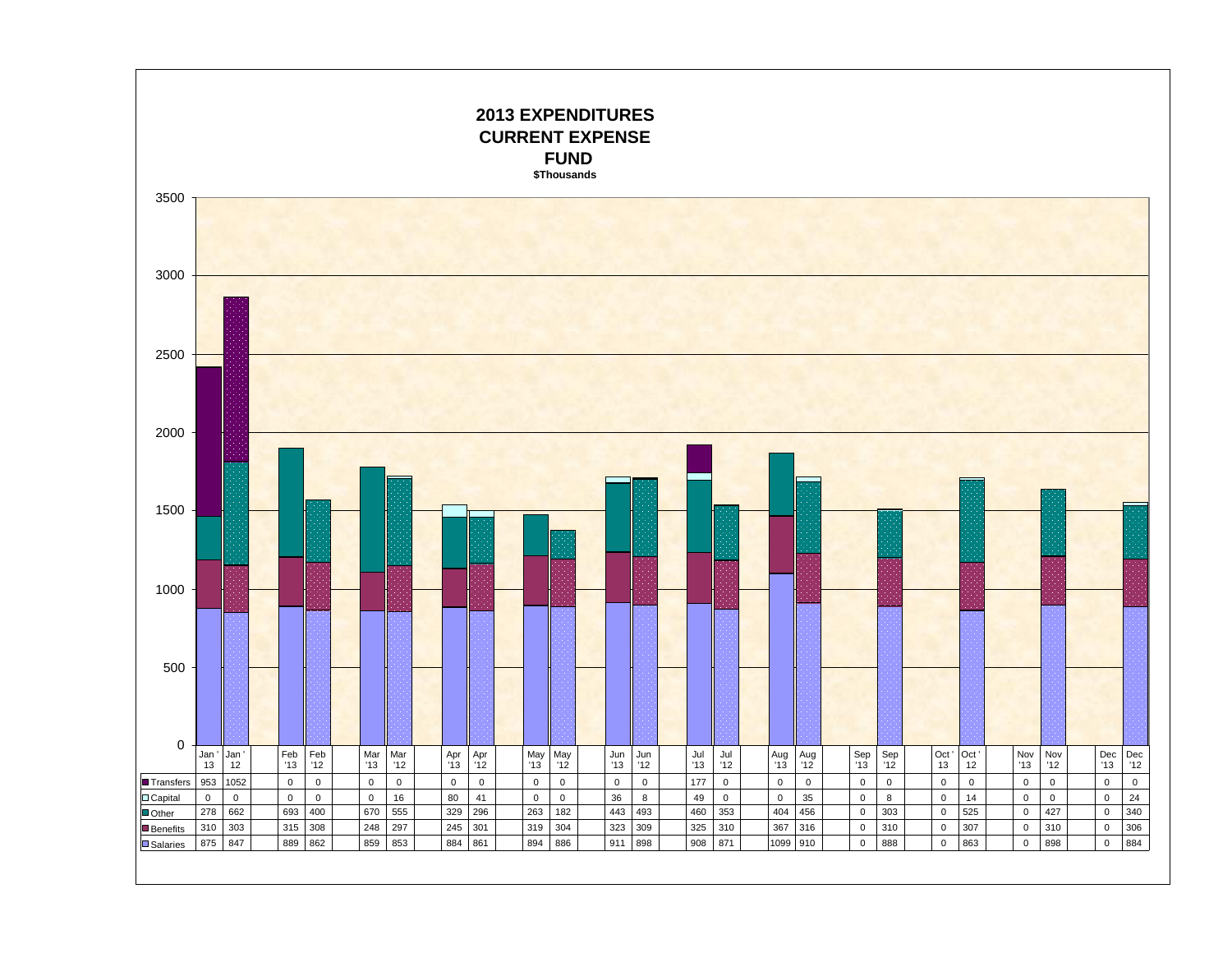#### **Other Funds**

August 2013

#### **Revenue**

| Year to Date                | <b>Transfers</b> | <b>Actual Revenue</b><br>(Excludes Transfers) | <b>Budget</b><br>(Excludes Transfers) | Year to Date<br>% |
|-----------------------------|------------------|-----------------------------------------------|---------------------------------------|-------------------|
| <b>Clean Water Utility</b>  |                  | 846,941                                       | 1,535,000                             | 55.2%             |
| <b>Conservation Futures</b> |                  | 903,988                                       | 780,100                               | 115.9%            |
| <b>Health Funds</b>         | 293,237          | 1,569,278                                     | 2,679,698                             | 58.6%             |
| <b>Human Services Funds</b> | 206,851          | 1,867,062                                     | 3,437,383                             | 54.3%             |
| Juvenile Detention Facility | 350,000          | 507,570                                       | 728,993                               | 69.6%             |
| <b>Public Works Funds</b>   | 650,755          | 12,355,407                                    | 20,399,291                            | 60.6%             |
| <b>REET 1 &amp; 2</b>       |                  | 1,339,442                                     | 1,200,000                             | 111.6%            |
| Solid Waste                 |                  | 4,141,037                                     | 5,532,483                             | 74.8%             |

#### **Expenditures**

| Year to Date                | <b>Transfers</b> | <b>Actual Revenue</b><br>(Excludes Transfers) | <b>Budget</b><br>(Excludes Transfers) | <b>Year to Date</b><br>℅ |
|-----------------------------|------------------|-----------------------------------------------|---------------------------------------|--------------------------|
| <b>Clean Water Utility</b>  |                  | 16,101                                        | 1,535,000                             | 1.0%                     |
| <b>Conservation Futures</b> |                  | 506,084                                       | 780,100                               | 64.9%                    |
| <b>Health Funds</b>         | 117,367          | 2,190,803                                     | 3,313,569                             | 66.1%                    |
| <b>Human Services Funds</b> | 270,620          | 1,918,477                                     | 3,698,731                             | 51.9%                    |
| Juvenile Detention Facility | 46,600           | 677,834                                       | 1,032,333                             | 65.7%                    |
| <b>Public Works Funds</b>   | 1,896,067        | 9,123,291                                     | 19,325,254                            | 47.2%                    |
| <b>REET 1 &amp; 2</b>       | 555,155          | 446,870                                       | 1,443,000                             | 31.0%                    |
| Solid Waste                 | 315,283          | 3,680,628                                     | 5,217,200                             | 70.5%                    |

#### Funds Grouped

Health Funds [ Public Health Pooling, Natural Resources, Water Quality (104,165,149)]

Human Services Funds [Homeless Housing, Veterans, Mental Health, Developmental Disabilities, Alcohol, Therapeutic Sales Tax, Admin (106,107,113,114,123,126,129)]

Public Works Funds [ Road, Paths & Trails, Admin, Storm & Surface Water, Capital Drainage, ER&R (101,137,139,144,321,501)]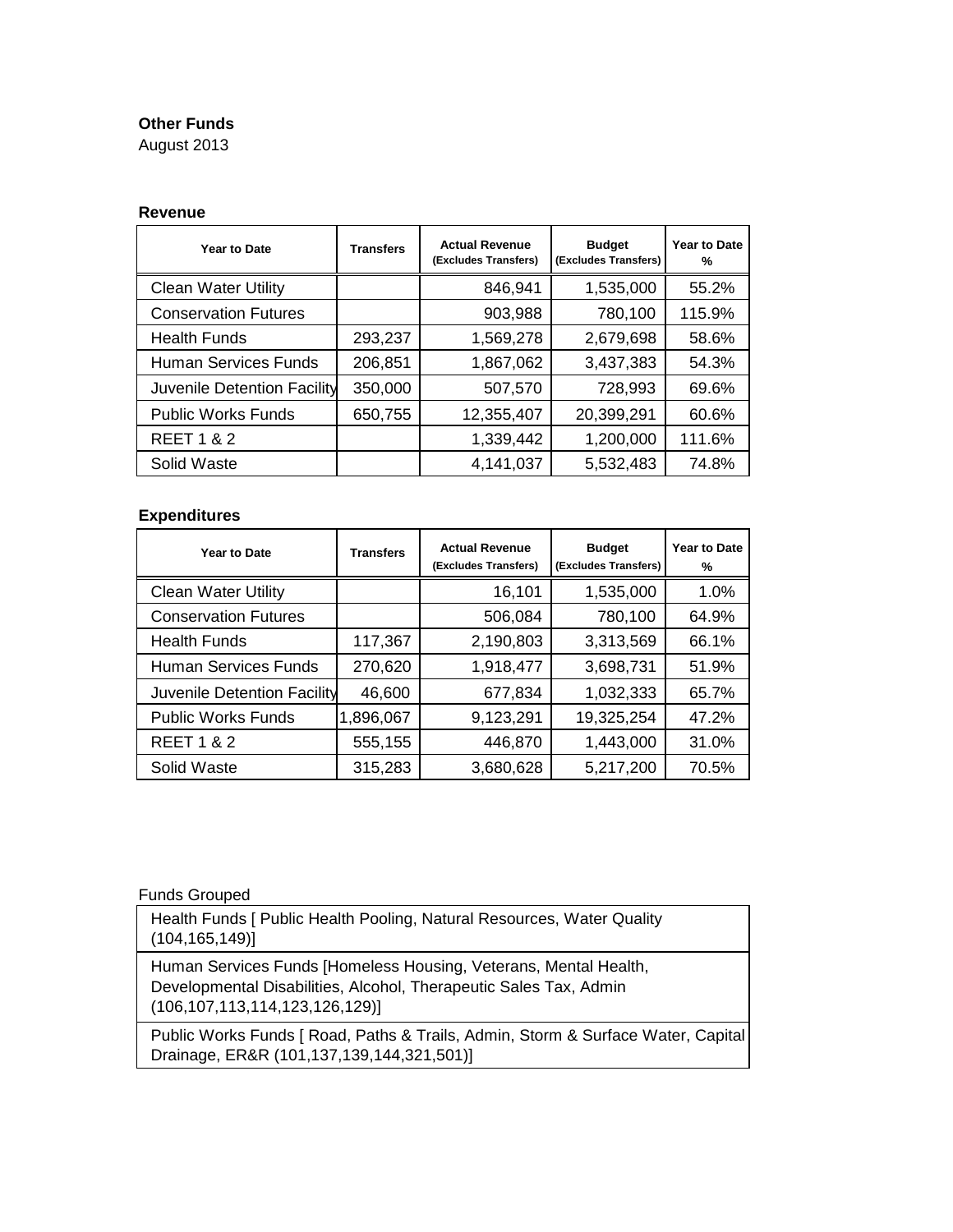|                              |                    |                                    |                 | 2013             | 2013<br>Month  | 2013<br>Year to | 2013<br>Encumbered | 2013           |                |
|------------------------------|--------------------|------------------------------------|-----------------|------------------|----------------|-----------------|--------------------|----------------|----------------|
|                              |                    | <b>Prior Years to Date Actuals</b> |                 | Approved         | to Date @      | Date @          | Amount @           | Balance @      | <b>Percent</b> |
| Object                       | <b>Description</b> | 2011                               | 2012            | <b>Budget</b>    | 08/31/2013     | 08/31/2013      | 08/31/2013         | 08/31/2013     | <b>YTD</b>     |
| <b>CURRENT EXPENSE (001)</b> |                    |                                    |                 |                  |                |                 |                    |                |                |
| USE OF FUND BALANCE          |                    | 0.00                               | 0.00            | 459.380.00       | 0.00           | 0.00            | 0.00               | 459.380.00     | $0\%$          |
| <b>REVENUES</b>              |                    | 11.925.414.36                      | 11.882.348.92   | 18,355,583.00    | 895,282.58     | 12,625,629.62   | 0.00               | 5,729,953.38   | 69%            |
| <b>GRANT REVENUES</b>        |                    | 616.075.78                         | 524.235.21      | 848.702.00       | 199.532.93     | 610.698.58      | 0.00               | 238.003.42     | 72 %           |
| <b>EXPENDITURES</b>          |                    | (12,557,794.79)                    | (12,930,924.06) | (20.894.524.00)  | (1,869,802.63) | (13,474,007.62) | 0.00               | (7,420,516.38) | 64 %           |
| <b>TRANSFERS IN</b>          |                    | 1.879.000.00                       | 2.200.560.00    | 2,364,200.00     | 0.00           | 2.357.200.00    | 0.00               | 7.000.00       | 100 %          |
| <b>TRANSFERS OUT</b>         |                    | (1,205,107.00)                     | (1,051,954.00)  | (1, 133, 341.00) | 0.00           | (1,129,924.00)  | 0.00               | (3,417.00)     | 100 %          |
| Net CURRENT EXPENSE (001)    |                    | 657,588.35                         | 624.266.07      | 0.00             | (774, 987.12)  | 989,596.58      | 0.00               | (989, 596.58)  |                |
| <b>Grand Total All Funds</b> |                    | 657.588.35                         | 624.266.07      | 0.00             | (774, 987.12)  | 989,596.58      | 0.00               | (989, 596.58)  |                |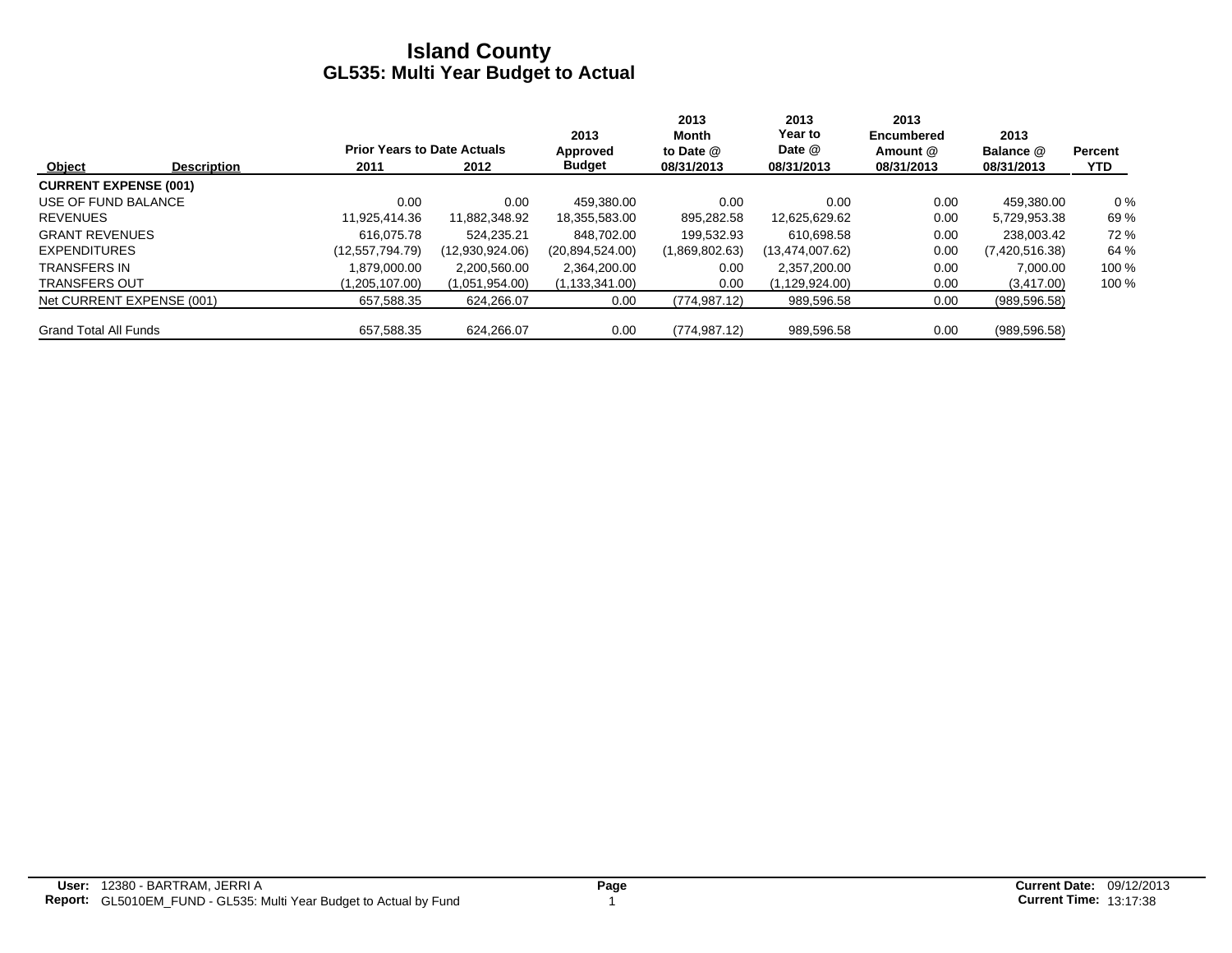|                                                       |                |               | <b>Report Date: 08/31/2013</b> |                                 |                       |
|-------------------------------------------------------|----------------|---------------|--------------------------------|---------------------------------|-----------------------|
| <b>Group - Description</b>                            | <b>Budget</b>  | <b>Actual</b> | Encumbrance                    | <b>Balance</b>                  | Percent<br><b>YTD</b> |
| Dept: 11 PUBLIC WORKS                                 |                |               |                                |                                 |                       |
| <b>Revenue</b>                                        |                |               |                                |                                 |                       |
| 34 CHARGES FOR GOODS & SERVICES                       | 28,726.00      | 25,212.20     | 0.00                           | 3,513.80                        | 87.76                 |
| <b>36 MISCELLANEOUS REVENUES</b>                      | 6,000.00       | 53,944.86     | 0.00                           | (47, 944.86)                    | 899.08                |
| 39 OTHER FINANCING SOURCES                            | 187,400.00     | 173,400.00    | 0.00                           | 14,000.00                       | 92.52                 |
| <b>Revenue Total:</b>                                 | 222,126.00     | 252,557.06    | 0.00                           | (30, 431.06)                    | 113.69                |
| <b>Expenditures</b>                                   |                |               |                                |                                 |                       |
| 10 SALARIES                                           | 97,509.00      | 65,017.86     | 0.00                           | 32,491.14                       | 66.67                 |
| 15 BENEFITS                                           | 46,764.00      | 30,772.37     | 0.00                           | 15,991.63                       | 65.80                 |
| 20 MAINTENANCE & OPERATIONS                           | 56,336.00      | 38,983.81     | 0.00                           | 17,352.19                       | 69.19                 |
| <b>30 INTERGOVERNMENT</b>                             | 749.00         | 932.37        | 0.00                           | (183.37)                        | 124.48                |
| <b>40 CAPITAL</b>                                     | 0.00           | 8,833.44      | 0.00                           | (8,833.44)                      | 0.00                  |
| <b>Expenditure Total:</b>                             | 201,358.00     | 144,539.85    | 0.00                           | 56,818.15                       | 71.78                 |
| <b>Dept Total:</b>                                    | 20,768.00      | 108,017.21    | 0.00                           | (87, 249.21)                    |                       |
| <b>Dept: 13 HUMAN SERVICES</b><br><b>Expenditures</b> |                |               |                                |                                 |                       |
| 20 MAINTENANCE & OPERATIONS                           | 152,435.00     | 88,878.46     | 0.00                           | 63,556.54                       | 58.30                 |
| 50 INTERDEPT & TRANSFERS                              | 6,010.00       | 6,010.00      | 0.00                           | 0.00                            | 100.00                |
| <b>Expenditure Total:</b>                             | 158,445.00     | 94,888.46     | 0.00                           | 63,556.54                       | 59.88                 |
| <b>Dept Total:</b>                                    | (158, 445.00)  | (94,888.46)   | 0.00                           | (63, 556.54)                    |                       |
| Dept: 20 ASSESSOR<br>Revenue                          |                |               |                                |                                 |                       |
| 33 INTERGOVERMENTAL REVENUES                          | 0.00           | 0.00          | 0.00                           | 0.00                            | 0.00                  |
| 34 CHARGES FOR GOODS & SERVICES                       | 12,800.00      | 13,538.74     | 0.00                           | (738.74)                        | 105.77                |
| <b>36 MISCELLANEOUS REVENUES</b>                      | 0.00           | 765.81        | 0.00                           | (765.81)                        | 0.00                  |
| <b>Revenue Total:</b>                                 | 12,800.00      | 14,304.55     | 0.00                           | (1,504.55)                      | 111.75                |
| <b>Expenditures</b>                                   |                |               |                                |                                 |                       |
| 10 SALARIES                                           | 674,341.00     | 425,529.99    | 0.00                           | 248,811.01                      | 63.10                 |
| 15 BENEFITS                                           | 274,101.00     | 170,882.76    | 0.00                           | 103,218.24                      | 62.34                 |
| 20 MAINTENANCE & OPERATIONS                           | 94,790.00      | 46,174.12     | 0.00                           | 48,615.88                       | 48.71                 |
| <b>40 CAPITAL</b>                                     | 0.00           | 0.00          | 0.00                           | 0.00                            | 0.00                  |
| <b>Expenditure Total:</b>                             | 1,043,232.00   | 642,586.87    | 0.00                           | 400,645.13                      | 61.59                 |
| <b>Dept Total:</b>                                    | (1,030,432.00) | (628, 282.32) | $0.00\,$                       | (402, 149.68)                   |                       |
| Dept: 21 AUDITOR<br>Revenue                           |                |               |                                |                                 |                       |
| 32 LICENSES & PERMITS                                 | 5,000.00       | 3,528.00      | 0.00                           | 1,472.00                        | 70.56                 |
| 33 INTERGOVERMENTAL REVENUES                          | 0.00           | 0.00          | 0.00                           | 0.00                            | 0.00                  |
| 34 CHARGES FOR GOODS & SERVICES                       | 575,500.00     | 450,789.23    | 0.00                           | 124,710.77                      | 78.33                 |
| <b>36 MISCELLANEOUS REVENUES</b>                      | 0.00           | 1,018.77      | 0.00                           | (1,018.77)                      | 0.00                  |
| 39 OTHER FINANCING SOURCES                            | 0.00           | 0.00          | 0.00                           | 0.00                            | 0.00                  |
| <b>Revenue Total:</b>                                 | 580,500.00     | 455,336.00    | 0.00                           | 125,164.00                      | 78.43                 |
| <b>Expenditures</b>                                   |                |               |                                |                                 |                       |
| 10 SALARIES                                           | 504,250.00     | 345,441.41    | 0.00                           | 158,808.59                      | 68.50                 |
| 15 BENEFITS                                           | 163,755.00     | 110,632.42    | 0.00                           | 53,122.58                       | 67.55                 |
| 20 MAINTENANCE & OPERATIONS                           | 126,600.00     | 53,780.78     | 0.00                           | 72,819.22                       | 42.48                 |
| User: 12380 - BARTRAM, JERRI A                        | Page           |               |                                | <b>Current Date: 09/12/2013</b> |                       |

**Report:** GL5000EM\_SUM\_DEPT - GL501: Budget to Actual - Depa 1

**Current Time:** 13:10:45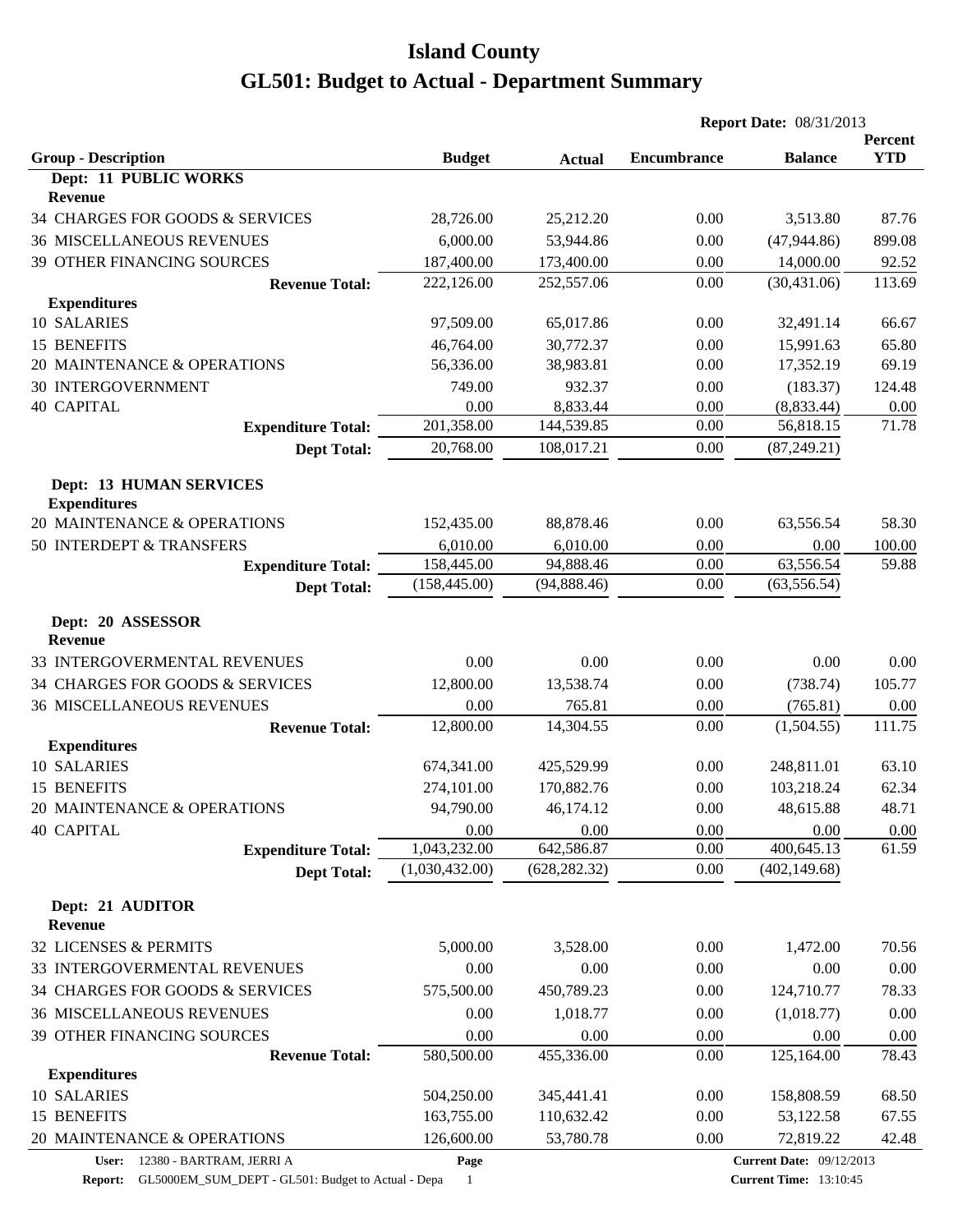|                                                         |                |               | <b>Report Date: 08/31/2013</b> |                |                       |  |
|---------------------------------------------------------|----------------|---------------|--------------------------------|----------------|-----------------------|--|
| <b>Group - Description</b>                              | <b>Budget</b>  | <b>Actual</b> | <b>Encumbrance</b>             | <b>Balance</b> | Percent<br><b>YTD</b> |  |
| <b>40 CAPITAL</b>                                       | 0.00           | 0.00          | 0.00                           | 0.00           | 0.00                  |  |
| <b>Expenditure Total:</b>                               | 794,605.00     | 509,854.61    | 0.00                           | 284,750.39     | 64.16                 |  |
| <b>Dept Total:</b>                                      | (214, 105.00)  | (54, 518.61)  | 0.00                           | (159, 586.39)  |                       |  |
| Dept: 24 CLERK<br><b>Revenue</b>                        |                |               |                                |                |                       |  |
| 33 INTERGOVERMENTAL REVENUES                            | 75,000.00      | 63,185.54     | 0.00                           | 11,814.46      | 84.24                 |  |
| 34 CHARGES FOR GOODS & SERVICES                         | 212,000.00     | 160,449.87    | 0.00                           | 51,550.13      | 75.68                 |  |
| <b>35 FINES &amp; PENALTIES</b>                         | 59,400.00      | 49,627.22     | 0.00                           | 9,772.78       | 83.54                 |  |
| <b>36 MISCELLANEOUS REVENUES</b>                        | 5,000.00       | 6,550.86      | 0.00                           | (1,550.86)     | 131.01                |  |
| <b>38 NONREVENUES</b>                                   | 0.00           | 0.00          | 0.00                           | 0.00           | 0.00                  |  |
| 39 OTHER FINANCING SOURCES                              | 9,000.00       | 9,000.00      | 0.00                           | 0.00           | 100.00                |  |
| <b>Revenue Total:</b>                                   | 360,400.00     | 288,813.49    | 0.00                           | 71,586.51      | 80.13                 |  |
| <b>Expenditures</b>                                     |                |               |                                |                |                       |  |
| 10 SALARIES                                             | 320,930.00     | 207,551.17    | 0.00                           | 113,378.83     | 64.67                 |  |
| 15 BENEFITS                                             | 93,137.00      | 49,787.77     | 0.00                           | 43,349.23      | 53.45                 |  |
| 20 MAINTENANCE & OPERATIONS                             | 31,500.00      | 18,748.47     | 0.00                           | 12,751.53      | 59.51                 |  |
| <b>Expenditure Total:</b>                               | 445,567.00     | 276,087.41    | 0.00                           | 169,479.59     | 61.96                 |  |
| <b>Dept Total:</b>                                      | (85, 167.00)   | 12,726.08     | 0.00                           | (97, 893.08)   |                       |  |
| Dept: 25 COMMISSIONERS<br><b>Revenue</b>                |                |               |                                |                |                       |  |
| 34 CHARGES FOR GOODS & SERVICES                         | 500.00         | 548.12        | 0.00                           | (48.12)        | 109.62                |  |
| <b>Revenue Total:</b>                                   | 500.00         | 548.12        | 0.00                           | (48.12)        | 109.62                |  |
| <b>Expenditures</b>                                     |                |               |                                |                |                       |  |
| 10 SALARIES                                             | 425,809.00     | 283,074.85    | 0.00                           | 142,734.15     | 66.47                 |  |
| 15 BENEFITS                                             | 120,335.00     | 72,807.54     | 0.00                           | 47,527.46      | 60.50                 |  |
| 20 MAINTENANCE & OPERATIONS                             | 57,450.00      | 24,712.28     | 0.00                           | 32,737.72      | 43.01                 |  |
| <b>Expenditure Total:</b>                               | 603,594.00     | 380,594.67    | 0.00                           | 222,999.33     | 63.05                 |  |
| <b>Dept Total:</b>                                      | (603,094.00)   | (380, 046.55) | 0.00                           | (223, 047.45)  |                       |  |
| <b>Dept: 26 CENTRAL SERVICES</b><br><b>Expenditures</b> |                |               |                                |                |                       |  |
| 10 SALARIES                                             | 346,867.00     | 229,635.22    | 0.00                           | 117,231.78     | 66.20                 |  |
| 15 BENEFITS                                             | 131,900.00     | 88,055.50     | 0.00                           | 43,844.50      | 66.75                 |  |
| 20 MAINTENANCE & OPERATIONS                             | 396,600.00     | 198,477.63    | 0.00                           | 198,122.37     | 50.04                 |  |
| <b>40 CAPITAL</b>                                       | 143,426.00     | 95,269.28     | 0.00                           | 48,156.72      | 66.42                 |  |
| <b>Expenditure Total:</b>                               | 1,018,793.00   | 611,437.63    | 0.00                           | 407,355.37     | 60.01                 |  |
| <b>Dept Total:</b>                                      | (1,018,793.00) | (611, 437.63) | 0.00                           | (407, 355.37)  |                       |  |
| Dept: 27 CORONER<br><b>Revenue</b>                      |                |               |                                |                |                       |  |
| 33 INTERGOVERMENTAL REVENUES                            | 20,000.00      | 12,220.00     | 0.00                           | 7,780.00       | 61.10                 |  |
| <b>Revenue Total:</b>                                   | 20,000.00      | 12,220.00     | 0.00                           | 7,780.00       | 61.10                 |  |
| <b>Expenditures</b>                                     |                |               |                                |                |                       |  |
| 10 SALARIES                                             | 114,100.00     | 79,942.50     | 0.00                           | 34,157.50      | 70.06                 |  |
| 15 BENEFITS                                             | 44,724.00      | 28,524.91     | 0.00                           | 16,199.09      | 63.77                 |  |
| 20 MAINTENANCE & OPERATIONS                             | 82,100.00      | 62,378.22     | 0.00                           | 19,721.78      | 75.97                 |  |
|                                                         |                |               |                                |                |                       |  |

**Page**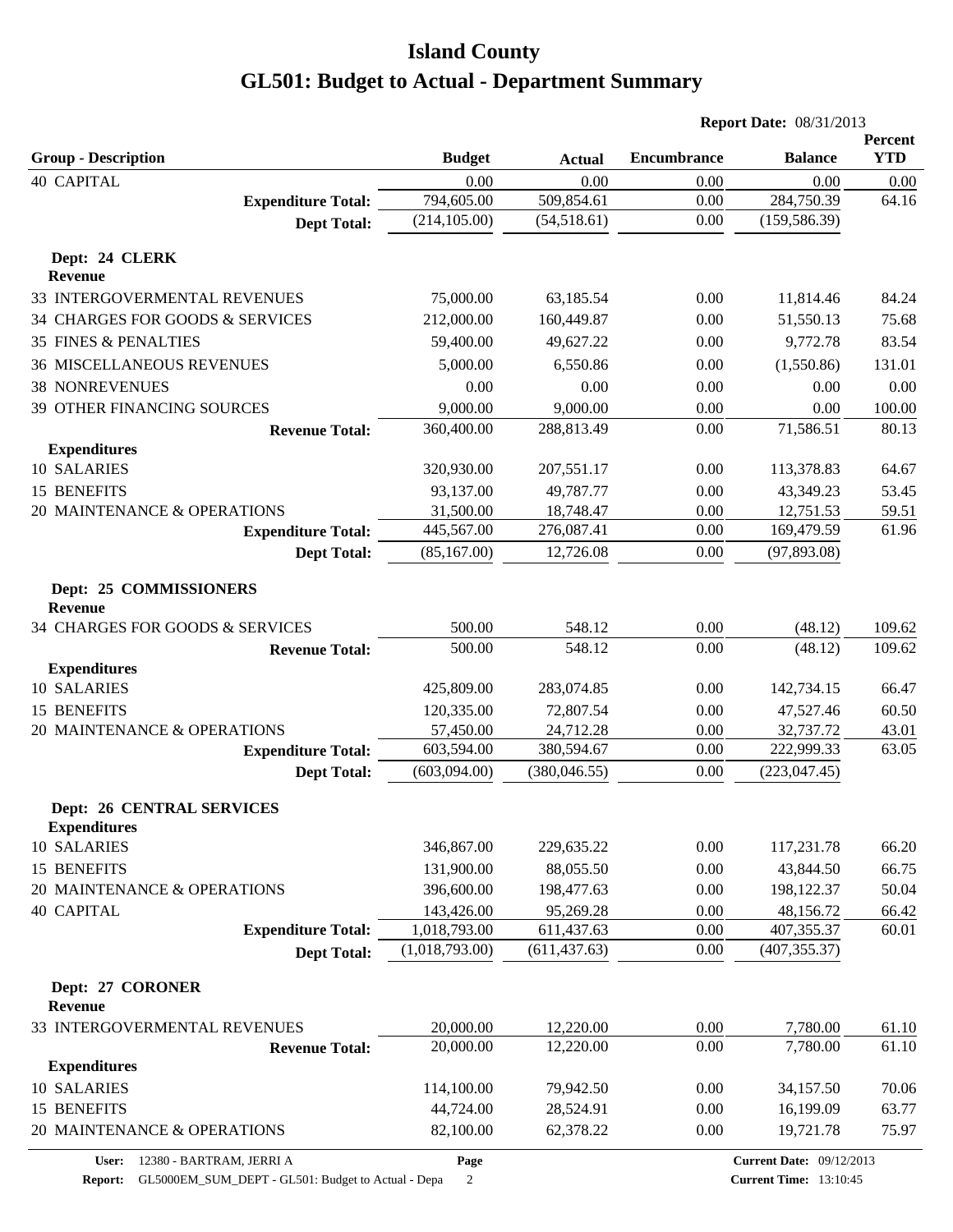|                                                 |                       |                         |                         | <b>Report Date: 08/31/2013</b> |                         |                       |
|-------------------------------------------------|-----------------------|-------------------------|-------------------------|--------------------------------|-------------------------|-----------------------|
| <b>Group - Description</b>                      |                       | <b>Budget</b>           | <b>Actual</b>           | Encumbrance                    | <b>Balance</b>          | Percent<br><b>YTD</b> |
| <b>Expenditure Total:</b>                       |                       | 240,924.00              | 170,845.63              | 0.00                           | 70,078.37               | 70.91                 |
|                                                 | <b>Dept Total:</b>    | (220, 924.00)           | (158, 625.63)           | 0.00                           | (62, 298.37)            |                       |
| Dept: 28 FACILITIES & MAINTENANCE               |                       |                         |                         |                                |                         |                       |
| Revenue                                         |                       |                         |                         |                                |                         |                       |
| 34 CHARGES FOR GOODS & SERVICES                 |                       | 44,000.00               | 50,486.72               | 0.00                           | (6,486.72)              | 114.74                |
| <b>36 MISCELLANEOUS REVENUES</b>                |                       | 0.00                    | 0.00                    | 0.00                           | 0.00                    | 0.00                  |
| 39 OTHER FINANCING SOURCES                      |                       | 0.00                    | 0.00                    | 0.00                           | 0.00                    | 0.00                  |
|                                                 | <b>Revenue Total:</b> | 44,000.00               | 50,486.72               | 0.00                           | (6,486.72)              | 114.74                |
| <b>Expenditures</b>                             |                       |                         |                         |                                |                         |                       |
| 10 SALARIES                                     |                       | 419,750.00              | 252,920.67              | 0.00                           | 166,829.33              | 60.25                 |
| 15 BENEFITS                                     |                       | 211,345.00              | 132,053.13              | 0.00                           | 79,291.87               | 62.48                 |
| 20 MAINTENANCE & OPERATIONS                     |                       | 419,150.00              | 245,755.07              | 0.00                           | 173,394.93              | 58.63                 |
| <b>40 CAPITAL</b>                               |                       | 0.00                    | 0.00                    | 0.00                           | 0.00                    | 0.00                  |
| <b>Expenditure Total:</b>                       |                       | 1,050,245.00            | 630,728.87              | 0.00                           | 419,516.13              | 60.05                 |
|                                                 | <b>Dept Total:</b>    | (1,006,245.00)          | (580, 242.15)           | 0.00                           | (426,002.85)            |                       |
| Dept: 29 DISTRICT COURT                         |                       |                         |                         |                                |                         |                       |
| <b>Revenue</b><br>33 INTERGOVERMENTAL REVENUES  |                       | 260,000.00              | 75,593.37               | 0.00                           | 184,406.63              | 29.07                 |
| 34 CHARGES FOR GOODS & SERVICES                 |                       | 219,500.00              | 146,525.68              | 0.00                           | 72,974.32               | 66.75                 |
| <b>35 FINES &amp; PENALTIES</b>                 |                       | 423,900.00              | 314,247.01              | 0.00                           | 109,652.99              | 74.13                 |
|                                                 |                       |                         |                         |                                |                         |                       |
| <b>36 MISCELLANEOUS REVENUES</b>                |                       | 16,000.00               | 19,213.25               | 0.00                           | (3,213.25)              | 120.08                |
|                                                 | <b>Revenue Total:</b> | 919,400.00              | 555,579.31              | 0.00                           | 363,820.69              | 60.42                 |
| <b>Expenditures</b><br>10 SALARIES              |                       |                         |                         |                                |                         | 68.15                 |
|                                                 |                       | 671,191.00              | 457, 451.71             | 0.00                           | 213,739.29              |                       |
| 15 BENEFITS<br>20 MAINTENANCE & OPERATIONS      |                       | 237,738.00              | 164,410.75              | 0.00                           | 73,327.25               | 69.15                 |
|                                                 |                       | 91,010.00<br>999,939.00 | 54,603.04<br>676,465.50 | 0.00<br>0.00                   | 36,406.96<br>323,473.50 | 60.00<br>67.65        |
| <b>Expenditure Total:</b>                       |                       | (80, 539.00)            | (120, 886.19)           | 0.00                           | 40,347.19               |                       |
|                                                 | <b>Dept Total:</b>    |                         |                         |                                |                         |                       |
| <b>Dept: 36 MISCELLANEOUS</b><br><b>Revenue</b> |                       |                         |                         |                                |                         |                       |
| 34 CHARGES FOR GOODS & SERVICES                 |                       | 0.00                    | 1,675.00                | 0.00                           | (1,675.00)              | 0.00                  |
|                                                 | <b>Revenue Total:</b> | 0.00                    | 1,675.00                | 0.00                           | (1,675.00)              | 0.00                  |
| <b>Expenditures</b>                             |                       |                         |                         |                                |                         |                       |
| 10 SALARIES                                     |                       | 10,400.00               | 5,915.14                | 0.00                           | 4,484.86                | 56.87                 |
| 15 BENEFITS                                     |                       | 40,975.00               | 28,413.90               | 0.00                           | 12,561.10               | 69.34                 |
| 20 MAINTENANCE & OPERATIONS                     |                       | 128,670.00              | 72,517.09               | 0.00                           | 56,152.91               | 56.35                 |
| <b>30 INTERGOVERNMENT</b>                       |                       | 70,587.00               | 44,691.00               | 0.00                           | 25,896.00               | 63.31                 |
| <b>Expenditure Total:</b>                       |                       | 250,632.00              | 151,537.13              | 0.00                           | 99,094.87               | 60.46                 |
|                                                 | <b>Dept Total:</b>    | (250, 632.00)           | (149, 862.13)           | $0.00\,$                       | (100, 769.87)           |                       |
| Dept: 39 PROSECUTING ATTORNEY<br>Revenue        |                       |                         |                         |                                |                         |                       |
| 33 INTERGOVERMENTAL REVENUES                    |                       | 203,516.00              | 124,100.08              | 0.00                           | 79,415.92               | 60.97                 |
| 34 CHARGES FOR GOODS & SERVICES                 |                       | 25,500.00               | 22,503.30               | 0.00                           | 2,996.70                | 88.24                 |
| 35 FINES & PENALTIES                            |                       | 400.00                  | 1,299.32                | 0.00                           | (899.32)                | 324.83                |
|                                                 |                       |                         |                         |                                |                         |                       |

**Page**

**Report:** GL5000EM\_SUM\_DEPT - GL501: Budget to Actual - Depa 3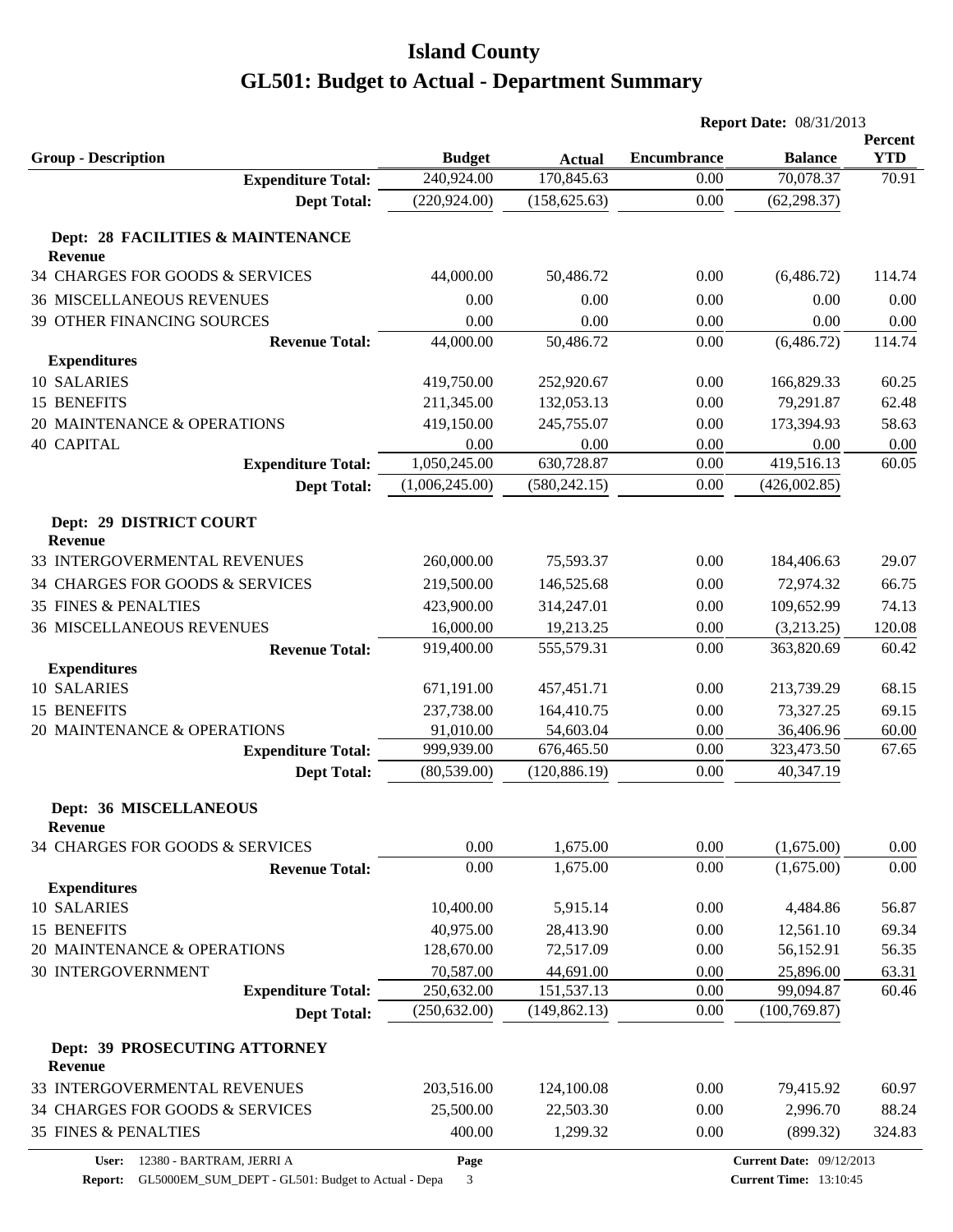|                                           |                                |                |                    | <b>Report Date: 08/31/2013</b> |                       |
|-------------------------------------------|--------------------------------|----------------|--------------------|--------------------------------|-----------------------|
| <b>Group - Description</b>                | <b>Budget</b>                  | <b>Actual</b>  | <b>Encumbrance</b> | <b>Balance</b>                 | Percent<br><b>YTD</b> |
| <b>36 MISCELLANEOUS REVENUES</b>          | 0.00                           | 1,959.70       | 0.00               | (1,959.70)                     | 0.00                  |
| 39 OTHER FINANCING SOURCES                | 13,000.00                      | 13,000.00      | 0.00               | 0.00                           | 100.00                |
| <b>Revenue Total:</b>                     | 242,416.00                     | 162,862.40     | 0.00               | 79,553.60                      | 67.18                 |
| <b>Expenditures</b>                       |                                |                |                    |                                |                       |
| 10 SALARIES                               | 980,451.00                     | 610,321.33     | 0.00               | 370,129.67                     | 62.24                 |
| 15 BENEFITS                               | 344,085.00                     | 218,417.14     | 0.00               | 125,667.86                     | 63.47                 |
| 20 MAINTENANCE & OPERATIONS               | 143,868.00                     | 102,997.78     | 0.00               | 40,870.22                      | 71.59                 |
| <b>40 CAPITAL</b>                         | 17,985.00                      | 6,407.87       | 0.00               | 11,577.13                      | 35.62                 |
| <b>Expenditure Total:</b>                 | 1,486,389.00                   | 938,144.12     | 0.00               | 548,244.88                     | 63.11                 |
| <b>Dept Total:</b>                        | (1,243,973.00)                 | (775, 281.72)  | 0.00               | (468, 691.28)                  |                       |
| Dept: 40 SHERIFF                          |                                |                |                    |                                |                       |
| Revenue                                   |                                |                |                    |                                |                       |
| <b>32 LICENSES &amp; PERMITS</b>          | 20,000.00                      | 35,647.35      | 0.00               | (15, 647.35)                   | 178.23                |
| 33 INTERGOVERMENTAL REVENUES              | 124,000.00                     | 158,877.08     | 0.00               | (34,877.08)                    | 128.12                |
| 34 CHARGES FOR GOODS & SERVICES           | 48,500.00                      | 30,350.25      | 0.00               | 18,149.75                      | 62.57                 |
| <b>35 FINES &amp; PENALTIES</b>           | 0.00                           | 578.78         | 0.00               | (578.78)                       | 0.00                  |
| <b>36 MISCELLANEOUS REVENUES</b>          | 10,000.00                      | 18,298.94      | 0.00               | (8,298.94)                     | 182.98                |
| <b>38 NONREVENUES</b>                     | 0.00                           | 314.65         | 0.00               | (314.65)                       | 0.00                  |
| 39 OTHER FINANCING SOURCES                | 750,000.00                     | 750,000.00     | 0.00               | 0.00                           | 100.00                |
| <b>Revenue Total:</b>                     | 952,500.00                     | 994,067.05     | 0.00               | (41, 567.05)                   | 104.36                |
| <b>Expenditures</b>                       |                                |                |                    |                                |                       |
| 10 SALARIES                               | 4,048,660.00                   | 2,759,367.70   | 0.00               | 1,289,292.30                   | 68.15                 |
| <b>15 BENEFITS</b>                        | 1,474,507.00                   | 977,644.59     | 0.00               | 496,862.41                     | 66.30                 |
| 20 MAINTENANCE & OPERATIONS               | 727,650.00                     | 482,711.57     | 0.00               | 244,938.43                     | 66.33                 |
| <b>30 INTERGOVERNMENT</b>                 | 583,000.00                     | 437,030.37     | 0.00               | 145,969.63                     | 74.96                 |
| <b>40 CAPITAL</b>                         | 20,000.00                      | 5,498.05       | 0.00               | 14,501.95                      | 27.49                 |
| 50 INTERDEPT & TRANSFERS                  | 56,000.00                      | 13,750.00      | 0.00               | 42,250.00                      | 24.55                 |
| <b>Expenditure Total:</b>                 | 6,909,817.00<br>(5,957,317.00) | 4,676,002.28   | 0.00<br>0.00       | 2,233,814.72                   | 67.67                 |
| <b>Dept Total:</b>                        |                                | (3,681,935.23) |                    | (2,275,381.77)                 |                       |
| Dept: 41 SUPERIOR COURT<br><b>Revenue</b> |                                |                |                    |                                |                       |
| 32 LICENSES & PERMITS                     | 20,000.00                      | 9,016.00       | 0.00               | 10,984.00                      | 45.08                 |
| 33 INTERGOVERMENTAL REVENUES              | 308,913.00                     | 207,707.00     | 0.00               | 101,206.00                     | 67.23                 |
| 34 CHARGES FOR GOODS & SERVICES           | 18,000.00                      | 11,974.60      | 0.00               | 6,025.40                       | 66.52                 |
| <b>36 MISCELLANEOUS REVENUES</b>          | 0.00                           | 408.00         | 0.00               | (408.00)                       | 0.00                  |
| 39 OTHER FINANCING SOURCES                | 0.00                           | 7,000.00       | 0.00               | (7,000.00)                     | 0.00                  |
| <b>Revenue Total:</b>                     | 346,913.00                     | 236,105.60     | 0.00               | 110,807.40                     | 68.05                 |
| <b>Expenditures</b>                       |                                |                |                    |                                |                       |
| 10 SALARIES                               | 731,300.00                     | 468,482.47     | 0.00               | 262,817.53                     | 64.06                 |
| 15 BENEFITS                               | 171,390.00                     | 108,229.44     | 0.00               | 63,160.56                      | 63.14                 |
| 20 MAINTENANCE & OPERATIONS               | 163,689.00                     | 102,770.29     | 0.00               | 60,918.71                      | 62.78                 |
| <b>40 CAPITAL</b>                         | 0.00                           | 0.00           | 0.00               | 0.00                           | 0.00                  |
| 50 INTERDEPT & TRANSFERS                  | 350,000.00                     | 350,000.00     | 0.00               | 0.00                           | 100.00                |
| <b>Expenditure Total:</b>                 | 1,416,379.00                   | 1,029,482.20   | 0.00               | 386,896.80                     | 72.68                 |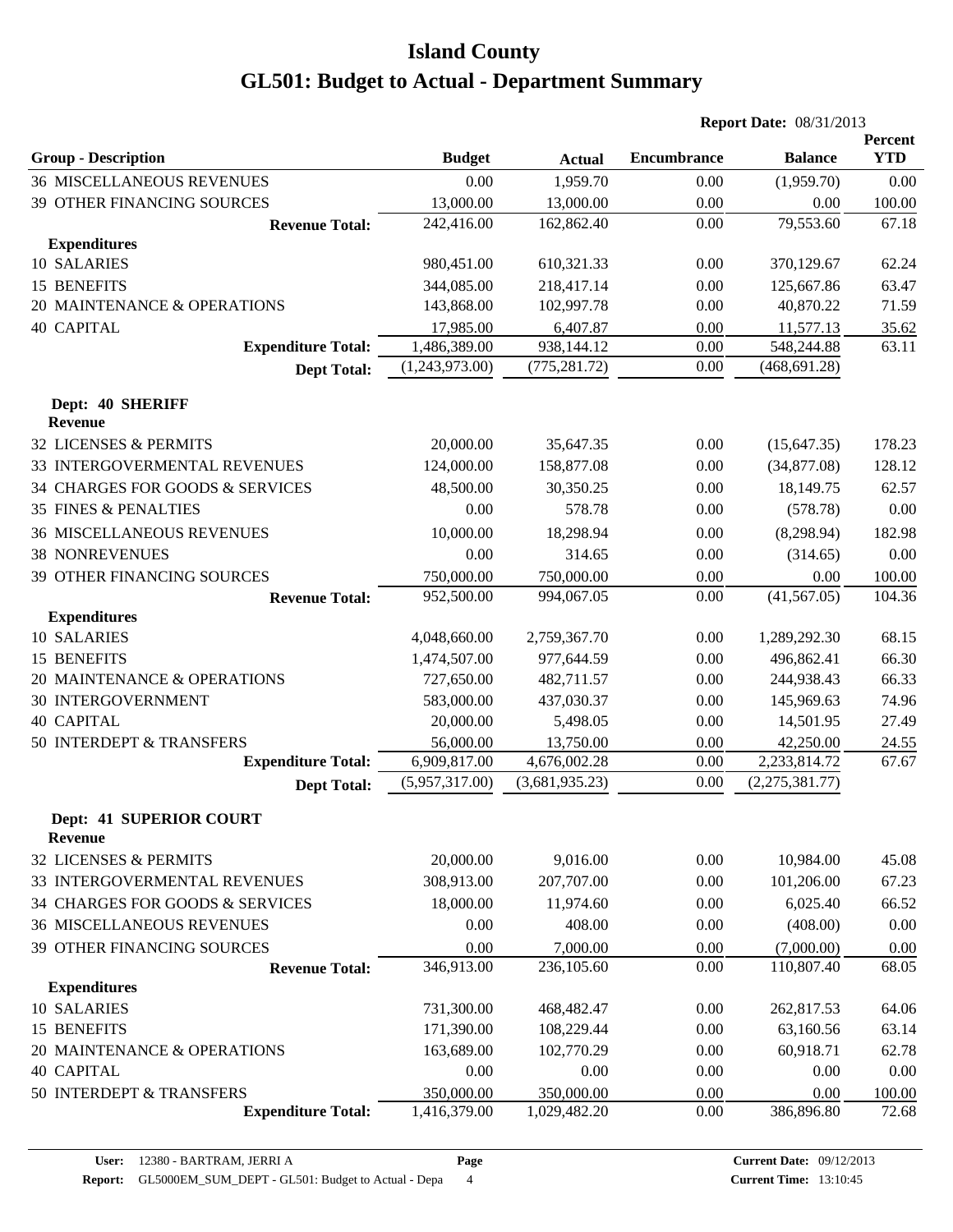|                                                 |                |               | <b>Report Date: 08/31/2013</b> |                |            |
|-------------------------------------------------|----------------|---------------|--------------------------------|----------------|------------|
|                                                 |                |               |                                |                | Percent    |
| <b>Group - Description</b>                      | <b>Budget</b>  | <b>Actual</b> | <b>Encumbrance</b>             | <b>Balance</b> | <b>YTD</b> |
| <b>Dept Total:</b>                              | (1,069,466.00) | (793, 376.60) | 0.00                           | (276,089.40)   |            |
| <b>Dept: 42 TREASURER</b>                       |                |               |                                |                |            |
| <b>Revenue</b>                                  |                |               |                                |                |            |
| 31 TAXES                                        | 75,000.00      | 72,380.34     | 0.00                           | 2,619.66       | 96.50      |
| 34 CHARGES FOR GOODS & SERVICES                 | 7,050.00       | 3,236.72      | 0.00                           | 3,813.28       | 45.91      |
| <b>36 MISCELLANEOUS REVENUES</b>                | 302,000.00     | 371,602.48    | 0.00                           | (69, 602.48)   | 123.04     |
| <b>Revenue Total:</b>                           | 384,050.00     | 447,219.54    | 0.00                           | (63, 169.54)   | 116.44     |
| <b>Expenditures</b>                             |                |               |                                |                |            |
| 10 SALARIES                                     | 342,709.00     | 246,498.28    | 0.00                           | 96,210.72      | 71.92      |
| <b>15 BENEFITS</b>                              | 107,119.00     | 72,970.37     | 0.00                           | 34,148.63      | 68.12      |
| 20 MAINTENANCE & OPERATIONS                     | 64,700.00      | 40,148.29     | 0.00                           | 24,551.71      | 62.05      |
| <b>60 DEBT SERVICE</b>                          | 6,000.00       | 3,593.88      | 0.00                           | 2,406.12       | 59.89      |
| <b>Expenditure Total:</b>                       | 520,528.00     | 363,210.82    | 0.00                           | 157,317.18     | 69.77      |
| <b>Dept Total:</b>                              | (136, 478.00)  | 84,008.72     | 0.00                           | (220, 486.72)  |            |
| Dept: 47 BUDGET<br><b>Revenue</b>               |                |               |                                |                |            |
| 34 CHARGES FOR GOODS & SERVICES                 | 0.00           | 69.29         | 0.00                           | (69.29)        | 0.00       |
| <b>Revenue Total:</b>                           | 0.00           | 69.29         | 0.00                           | (69.29)        | 0.00       |
| <b>Expenditures</b>                             |                |               |                                |                |            |
| 10 SALARIES                                     | 82,466.00      | 54,977.74     | 0.00                           | 27,488.26      | 66.66      |
| 15 BENEFITS                                     | 21,153.00      | 14,031.35     | 0.00                           | 7,121.65       | 66.33      |
| 20 MAINTENANCE & OPERATIONS                     | 11,600.00      | 3,700.54      | 0.00                           | 7,899.46       | 31.90      |
| <b>Expenditure Total:</b>                       | 115,219.00     | 72,709.63     | 0.00                           | 42,509.37      | 63.10      |
| <b>Dept Total:</b>                              | (115, 219.00)  | (72, 640.34)  | 0.00                           | (42,578.66)    |            |
| Dept: 48 EMERGENCY MANAGEMENT<br><b>Revenue</b> |                |               |                                |                |            |
| 33 INTERGOVERMENTAL REVENUES                    | 257,585.00     | 146,444.03    | 0.00                           | 111,140.97     | 56.85      |
| <b>Revenue Total:</b>                           | 257,585.00     | 146,444.03    | 0.00                           | 111,140.97     | 56.85      |
| <b>Expenditures</b>                             |                |               |                                |                |            |
| 10 SALARIES                                     | 43,200.00      | 29,005.77     | 0.00                           | 14,194.23      | 67.14      |
| 15 BENEFITS                                     | 9,415.00       | 6,340.72      | 0.00                           | 3,074.28       | 67.34      |
| 20 MAINTENANCE & OPERATIONS                     | 265,935.00     | 107,795.25    | 0.00                           | 158,139.75     | 40.53      |
| <b>40 CAPITAL</b>                               | 0.00           | 42,458.05     | 0.00                           | (42, 458.05)   | 0.00       |
| <b>Expenditure Total:</b>                       | 318,550.00     | 185,599.79    | 0.00                           | 132,950.21     | 58.26      |
| <b>Dept Total:</b>                              | (60, 965.00)   | (39, 155.76)  | 0.00                           | (21,809.24)    |            |
| Dept: 51 CIVIL SERVICE<br><b>Expenditures</b>   |                |               |                                |                |            |
| 10 SALARIES                                     | 0.00           | 0.00          | 0.00                           | 0.00           | 0.00       |
| 15 BENEFITS                                     | 0.00           | 0.00          | 0.00                           | 0.00           | 0.00       |
| 20 MAINTENANCE & OPERATIONS                     | 0.00           | 0.00          | 0.00                           | 0.00           | 0.00       |
| <b>Expenditure Total:</b>                       | 0.00           | 0.00          | 0.00                           | 0.00           | 0.00       |
| <b>Dept Total:</b>                              | 0.00           | 0.00          | 0.00                           | 0.00           |            |
| Dept: 53 PLANNING                               |                |               |                                |                |            |

**Revenue**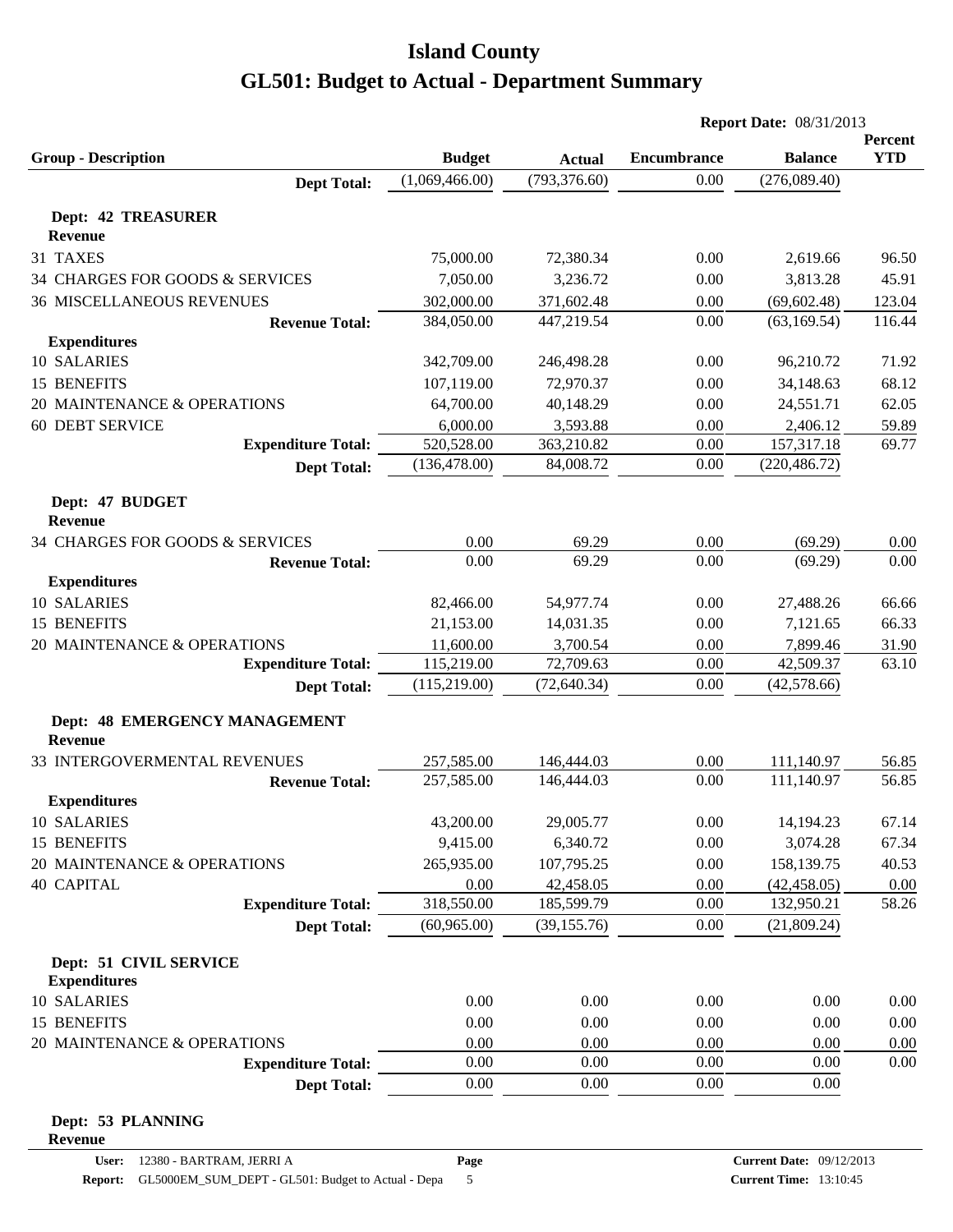|                                                    | <b>Report Date: 08/31/2013</b> |               |                    |                |                              |
|----------------------------------------------------|--------------------------------|---------------|--------------------|----------------|------------------------------|
| <b>Group - Description</b>                         | <b>Budget</b>                  | <b>Actual</b> | <b>Encumbrance</b> | <b>Balance</b> | <b>Percent</b><br><b>YTD</b> |
| 32 LICENSES & PERMITS                              | 854,000.00                     | 661,827.77    | 0.00               | 192,172.23     | 77.49                        |
| 33 INTERGOVERMENTAL REVENUES                       | 32,188.00                      | 45,770.03     | 0.00               | (13,582.03)    | 142.19                       |
| 34 CHARGES FOR GOODS & SERVICES                    | 508,425.00                     | 319,075.05    | 0.00               | 189,349.95     | 62.75                        |
| <b>36 MISCELLANEOUS REVENUES</b>                   | 300.00                         | 186.16        | 0.00               | 113.84         | 62.05                        |
| 39 OTHER FINANCING SOURCES                         | 49,000.00                      | 49,000.00     | 0.00               | 0.00           | 100.00                       |
| <b>Revenue Total:</b>                              | 1,443,913.00                   | 1,075,859.01  | 0.00               | 368,053.99     | 74.50                        |
| <b>Expenditures</b>                                |                                |               |                    |                |                              |
| 10 SALARIES                                        | 1,029,149.00                   | 614,248.40    | 0.00               | 414,900.60     | 59.68                        |
| 15 BENEFITS                                        | 419,803.00                     | 246,876.57    | 0.00               | 172,926.43     | 58.80                        |
| 20 MAINTENANCE & OPERATIONS                        | 143,255.00                     | 77,791.86     | 0.00               | 65,463.14      | 54.30                        |
| <b>Expenditure Total:</b>                          | 1,592,207.00                   | 938,916.83    | 0.00               | 653,290.17     | 58.96                        |
| <b>Dept Total:</b>                                 | (148, 294.00)                  | 136,942.18    | 0.00               | (285, 236.18)  |                              |
| Dept: 54 GENERAL SERVICES ADMIN<br><b>Revenue</b>  |                                |               |                    |                |                              |
| 31 TAXES                                           | 0.00                           | 0.00          | 0.00               | 0.00           | 0.00                         |
| 32 LICENSES & PERMITS                              | 19,625.00                      | 15,472.00     | 0.00               | 4,153.00       | 78.83                        |
| 33 INTERGOVERMENTAL REVENUES                       | 52,582.00                      | 0.00          | 0.00               | 52,582.00      | 0.00                         |
| 34 CHARGES FOR GOODS & SERVICES                    | 32,875.00                      | 18,414.14     | 0.00               | 14,460.86      | 56.01                        |
| <b>35 FINES &amp; PENALTIES</b>                    | 4,000.00                       | 1,295.00      | 0.00               | 2,705.00       | 32.37                        |
| <b>36 MISCELLANEOUS REVENUES</b>                   | 3,500.00                       | 2,645.00      | 0.00               | 855.00         | 75.57                        |
| <b>Revenue Total:</b>                              | 112,582.00                     | 37,826.14     | 0.00               | 74,755.86      | 33.59                        |
| <b>Expenditures</b>                                |                                |               |                    |                |                              |
| 10 SALARIES                                        | 79,683.00                      | 73,191.59     | 0.00               | 6,491.41       | 91.85                        |
| 15 BENEFITS                                        | 27,607.00                      | 17,677.94     | 0.00               | 9,929.06       | 64.03                        |
| 20 MAINTENANCE & OPERATIONS                        | 1,092,259.00                   | 665,789.36    | 0.00               | 426,469.64     | 60.95                        |
| <b>30 INTERGOVERNMENT</b>                          | 10,094.00                      | 9,870.53      | 0.00               | 223.47         | 97.78                        |
| <b>Expenditure Total:</b>                          | 1,209,643.00                   | 766,529.42    | 0.00               | 443,113.58     | 63.36                        |
| <b>Dept Total:</b>                                 | (1,097,061.00)                 | (728, 703.28) | 0.00               | (368, 357.72)  |                              |
| <b>Dept: 59 HUMAN RESOURCES</b><br><b>Revenue</b>  |                                |               |                    |                |                              |
| 34 CHARGES FOR GOODS & SERVICES                    | 0.00                           | 53.00         | 0.00               | (53.00)        | 0.00                         |
| <b>36 MISCELLANEOUS REVENUES</b>                   | 0.00                           | 859.55        | 0.00               | (859.55)       | $0.00\,$                     |
| <b>Revenue Total:</b>                              | 0.00                           | 912.55        | 0.00               | (912.55)       | 0.00                         |
| <b>Expenditures</b>                                |                                |               |                    |                |                              |
| 10 SALARIES                                        | 165,900.00                     | 110,572.72    | 0.00               | 55,327.28      | 66.65                        |
| 15 BENEFITS                                        | 57,722.00                      | 38,187.33     | 0.00               | 19,534.67      | 66.15                        |
| 20 MAINTENANCE & OPERATIONS                        | 62,110.00                      | 53,644.49     | 0.00               | 8,465.51       | 86.37                        |
| <b>Expenditure Total:</b>                          | 285,732.00                     | 202,404.54    | 0.00               | 83,327.46      | 70.83                        |
| <b>Dept Total:</b>                                 | (285, 732.00)                  | (201, 491.99) | 0.00               | (84,240.01)    |                              |
| Dept: 90 x FUND NON-DEPARTMENTAL<br><b>Revenue</b> |                                |               |                    |                |                              |
| 30 USE OF FUND BALANCE/RESERVES                    | 459,380.00                     | 0.00          | 0.00               | 459,380.00     | 0.00                         |
| 31 TAXES                                           | 7,291,000.00                   | 4,144,808.72  | 0.00               | 3,146,191.28   | 56.84                        |
| 31 TAXES                                           | 5,929,000.00                   | 4,578,614.60  | 0.00               | 1,350,385.40   | 77.22                        |

Report: GL5000EM\_SUM\_DEPT - GL501: Budget to Actual - Depa 6

**Page**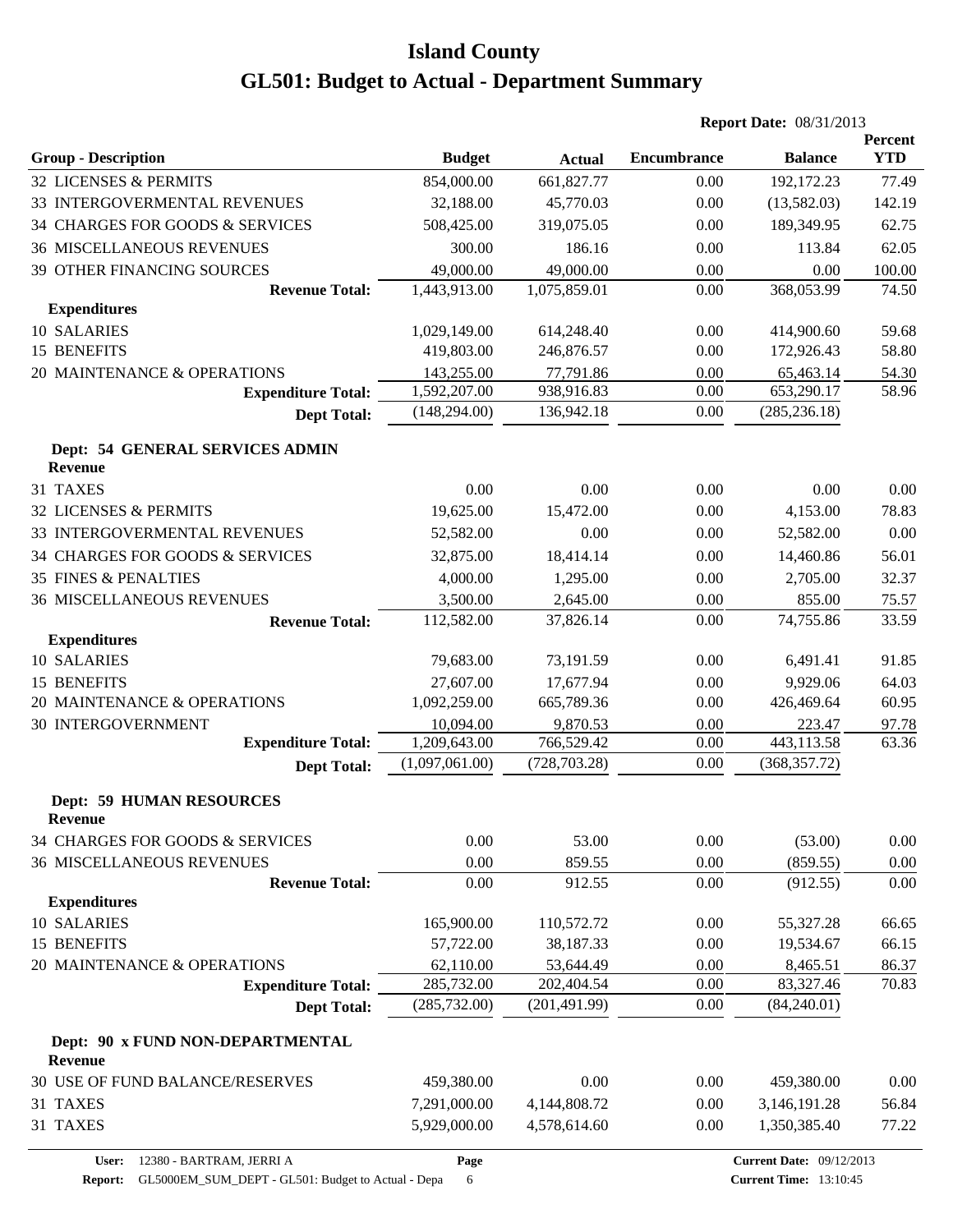|                                   |               |               |                    | <b>Report Date: 08/31/2013</b> |            |
|-----------------------------------|---------------|---------------|--------------------|--------------------------------|------------|
|                                   |               |               |                    |                                | Percent    |
| <b>Group - Description</b>        | <b>Budget</b> | Actual        | <b>Encumbrance</b> | <b>Balance</b>                 | <b>YTD</b> |
| 33 INTERGOVERMENTAL REVENUES      | 998,000.00    | 759,006.92    | 0.00               | 238,993.08                     | 76.05      |
| 34 CHARGES FOR GOODS & SERVICES   | 30,000.00     | 21,339.84     | 0.00               | 8.660.16                       | 71.13      |
| <b>36 MISCELLANEOUS REVENUES</b>  | 65,000.00     | 1.072.26      | 0.00               | 63,927.74                      | 1.64       |
| <b>39 OTHER FINANCING SOURCES</b> | 1.355.800.00  | 1.355.800.00  | 0.00               | 0.00                           | 100.00     |
| <b>Revenue Total:</b>             | 16,128,180.00 | 10,860,642.34 | 0.00               | 5,267,537.66                   | 67.33      |
| <b>Expenditures</b>               |               |               |                    |                                |            |
| 20 MAINTENANCE & OPERATIONS       | 88.736.00     | 0.00          | 0.00               | 88,736,00                      | 0.00       |
| 50 INTERDEPT & TRANSFERS          | 1.277.331.00  | 1.141.365.36  | 0.00               | 135,965.64                     | 89.35      |
| <b>Expenditure Total:</b>         | 1,366,067.00  | 1,141,365.36  | 0.00               | 224,701.64                     | 83.55      |
| <b>Dept Total:</b>                | 14.762.113.00 | 9.719.276.98  | 0.00               | 5.042.836.02                   |            |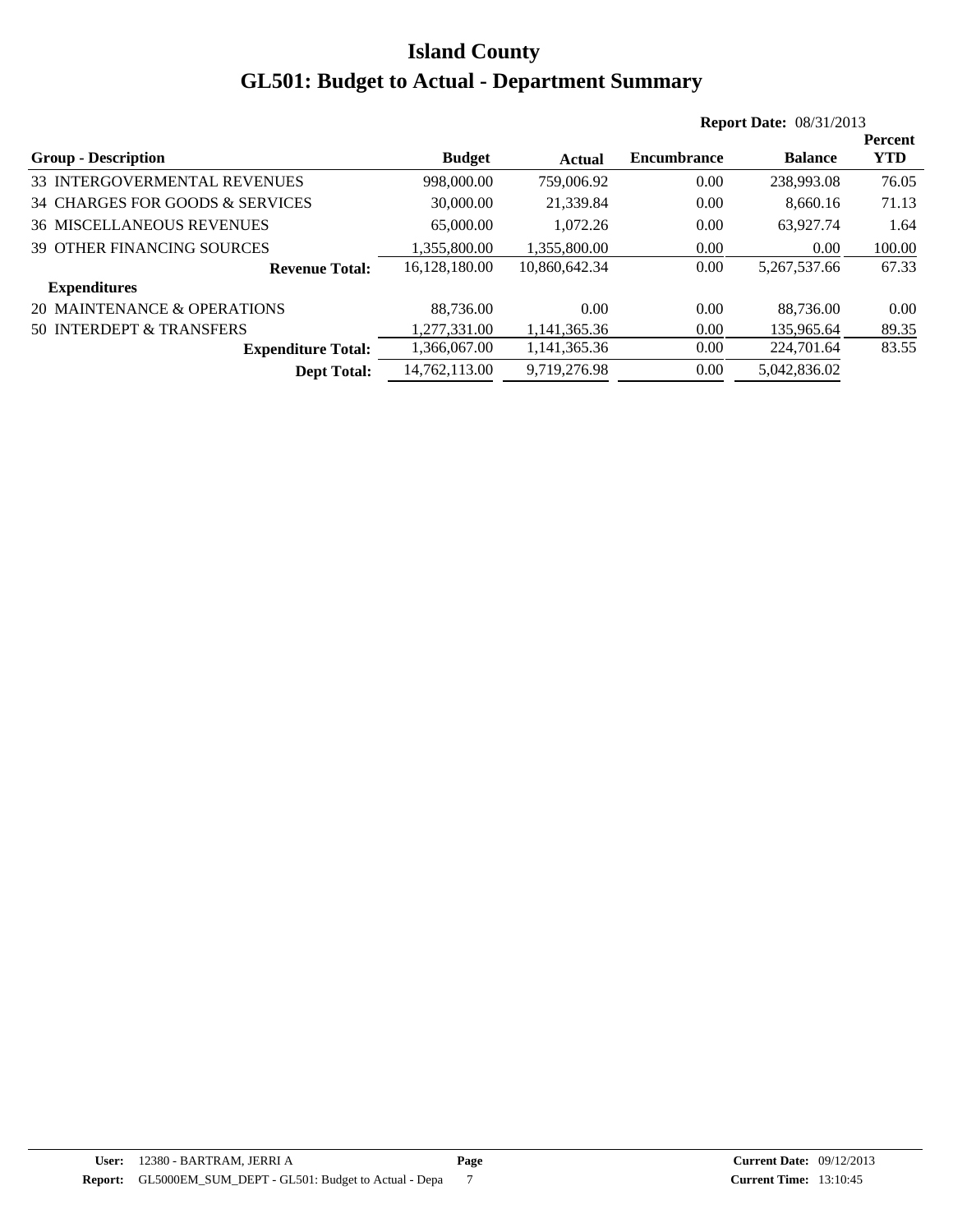|                                                                                                             | <b>Prior Years to Date Actuals</b> |               | 2013<br>Approved | 2013<br><b>Month</b><br>to Date @ | 2013<br>Year to<br>Date @ | 2013<br><b>Encumbered</b><br>Amount @ | 2013<br>Balance @ | <b>Percent</b>                                            |
|-------------------------------------------------------------------------------------------------------------|------------------------------------|---------------|------------------|-----------------------------------|---------------------------|---------------------------------------|-------------------|-----------------------------------------------------------|
| Object<br><b>Description</b>                                                                                | 2011                               | 2012          | <b>Budget</b>    | 08/31/2013                        | 08/31/2013                | 08/31/2013                            | 08/31/2013        | <b>YTD</b>                                                |
| 2% HOTEL/MOTEL PUBLIC FACILITI (124)                                                                        |                                    |               |                  |                                   |                           |                                       |                   |                                                           |
| USE OF FUND BALANCE                                                                                         | 0.00                               | 0.00          | 0.00             | 0.00                              | 0.00                      | 0.00                                  | 0.00              | 0%                                                        |
| <b>REVENUES</b>                                                                                             | 72,825.07                          | 76,762.72     | 156,700.00       | 22,382.64                         | 91,089.23                 | 0.00                                  | 65,610.77         | 58%                                                       |
| <b>EXPENDITURES</b>                                                                                         | (78, 446.53)                       | (77, 535.36)  | (150,000.00)     | (10,761.38)                       | (81, 143.27)              | 0.00                                  | (68, 856.73)      | 54 %                                                      |
| <b>TRANSFERS OUT</b>                                                                                        | (4,500.00)                         | (5,100.00)    | (6,700.00)       | 0.00                              | (6,700.00)                | 0.00                                  | 0.00              | 100 %                                                     |
| Net 2% HOTEL/MOTEL PUBLIC FACILITI (124)                                                                    | (10, 121.46)                       | (5,872.64)    | 0.00             | 11,621.26                         | 3,245.96                  | 0.00                                  | (3,245.96)        |                                                           |
| <b>ALCOHOL/SUBSTANCE ABUSE (123)</b>                                                                        |                                    |               |                  |                                   |                           |                                       |                   |                                                           |
| USE OF FUND BALANCE                                                                                         | 0.00                               | 0.00          | 0.00             | 0.00                              | 0.00                      | 0.00                                  | 0.00              | 0%                                                        |
| <b>REVENUES</b>                                                                                             | 7,200.36                           | 51,103.84     | 66,000.00        | 11,486.51                         | 71,604.36                 | 0.00                                  | (5,604.36)        | 108 %                                                     |
| <b>GRANT REVENUES</b>                                                                                       | 253,947.82                         | 223,148.36    | 509,980.00       | 4,297.47                          | 221,967.38                | 0.00                                  | 288,012.62        | 44 %                                                      |
| <b>EXPENDITURES</b>                                                                                         | (363, 573.82)                      | (318, 023.75) | (575,980.00)     | (47, 114.58)                      | (358, 497.30)             | 0.00                                  | (217, 482.70)     | 62 %                                                      |
| <b>TRANSFERS IN</b>                                                                                         | 0.00                               | 6,000.00      | 0.00             | 0.00                              | 0.00                      | 0.00                                  | 0.00              | $0\%$                                                     |
| <b>TRANSFERS OUT</b>                                                                                        | (1,587.40)                         | (5,000.00)    | 0.00             | 0.00                              | 0.00                      | 0.00                                  | 0.00              | $0\%$                                                     |
| Net ALCOHOL/SUBSTANCE ABUSE (123)                                                                           | (104, 013.04)                      | (42, 771.55)  | 0.00             | (31, 330.60)                      | (64, 925.56)              | 0.00                                  | 64,925.56         |                                                           |
| <b>ANTI-PROFITEERING (136)</b>                                                                              |                                    |               |                  |                                   |                           |                                       |                   |                                                           |
| USE OF FUND BALANCE                                                                                         | 0.00                               | 0.00          | 0.00             | 0.00                              | 0.00                      | 0.00                                  | 0.00              | 0%                                                        |
| <b>REVENUES</b>                                                                                             | 15.61                              | 12.97         | 0.00             | 1.33                              | 12.46                     | 0.00                                  | (12.46)           | 0%                                                        |
| <b>TRANSFERS OUT</b>                                                                                        | 0.00                               | 0.00          | 0.00             | 0.00                              | 0.00                      | 0.00                                  | 0.00              | $0\%$                                                     |
| Net ANTI-PROFITEERING (136)                                                                                 | 15.61                              | 12.97         | 0.00             | 1.33                              | 12.46                     | 0.00                                  | (12.46)           |                                                           |
| <b>AUDITOR'S O &amp; M (118)</b>                                                                            |                                    |               |                  |                                   |                           |                                       |                   |                                                           |
| USE OF FUND BALANCE                                                                                         | 0.00                               | 0.00          | 13,920.00        | 0.00                              | 0.00                      | 0.00                                  | 13,920.00         | $0\%$                                                     |
| <b>REVENUES</b>                                                                                             | 102,683.62                         | 104,054.99    | 125,000.00       | 6,295.60                          | 123,409.42                | 0.00                                  | 1,590.58          | 99%                                                       |
| <b>EXPENDITURES</b>                                                                                         | (94, 102.61)                       | (97, 384.63)  | (164, 320.00)    | (8,583.18)                        | (97, 745.07)              | 0.00                                  | (66, 574.93)      | 59 %                                                      |
| <b>TRANSFERS IN</b>                                                                                         | 25,400.00                          | 25,400.00     | 25,400.00        | 0.00                              | 25,400.00                 | 0.00                                  | 0.00              | 100 %                                                     |
| <b>TRANSFERS OUT</b>                                                                                        | 0.00                               | 0.00          | 0.00             | 0.00                              | 0.00                      | 0.00                                  | 0.00              | $0\%$                                                     |
| Net AUDITOR'S O & M (118)                                                                                   | 33,981.01                          | 32,070.36     | 0.00             | (2, 287.58)                       | 51,064.35                 | 0.00                                  | (51,064.35)       |                                                           |
| <b>CAPITAL DRAINAGE (321)</b>                                                                               |                                    |               |                  |                                   |                           |                                       |                   |                                                           |
| <b>REVENUES</b>                                                                                             | 0.00                               | 0.00          | 0.00             | 0.00                              | 0.00                      | 0.00                                  | 0.00              | 0%                                                        |
| <b>EXPENDITURES</b>                                                                                         | (69, 910.85)                       | (157, 572.53) | (685,000.00)     | (35,636.02)                       | (104, 634.05)             | 0.00                                  | (580, 365.95)     | 15 %                                                      |
| <b>TRANSFERS IN</b>                                                                                         | 111,000.00                         | 295,588.40    | 715,800.00       | 0.00                              | 220,400.00                | 0.00                                  | 495,400.00        | 31 %                                                      |
| <b>TRANSFERS OUT</b>                                                                                        | (16,800.00)                        | (31,500.00)   | (30,800.00)      | 0.00                              | (30,800.00)               | 0.00                                  | 0.00              | 100 %                                                     |
| Net CAPITAL DRAINAGE (321)                                                                                  | 24,289.15                          | 106,515.87    | 0.00             | (35, 636.02)                      | 84,965.95                 | 0.00                                  | (84,965.95)       |                                                           |
| <b>CASA FUND (131)</b>                                                                                      |                                    |               |                  |                                   |                           |                                       |                   |                                                           |
| USE OF FUND BALANCE                                                                                         | 0.00                               | 0.00          | 0.00             | 0.00                              | 0.00                      | 0.00                                  | 0.00              | 0%                                                        |
| <b>REVENUES</b>                                                                                             | 4,570.85                           | 0.00          | 0.00             | 0.00                              | 341.00                    | 0.00                                  | (341.00)          | 0%                                                        |
| <b>GRANT REVENUES</b>                                                                                       | 22,527.65                          | 30,429.25     | 60,284.00        | 0.00                              | 30,330.00                 | 0.00                                  | 29,954.00         | 50 %                                                      |
| <b>EXPENDITURES</b>                                                                                         | (70, 929.35)                       | (71, 518.58)  | (110, 875.00)    | (7,451.36)                        | (59, 465.25)              | 0.00                                  | (51, 409.75)      | 54 %                                                      |
| <b>TRANSFERS IN</b>                                                                                         | 50,591.00                          | 50,591.00     | 50,591.00        | 0.00                              | 50,591.00                 | 0.00                                  | 0.00              | 100 %                                                     |
| User: 12380 - BARTRAM, JERRI A<br><b>Report:</b> GL5010EM FUND - GL535: Multi Year Budget to Actual by Fund |                                    |               | Page<br>1        |                                   |                           |                                       |                   | Current Date: 09/12/2013<br><b>Current Time: 13:19:48</b> |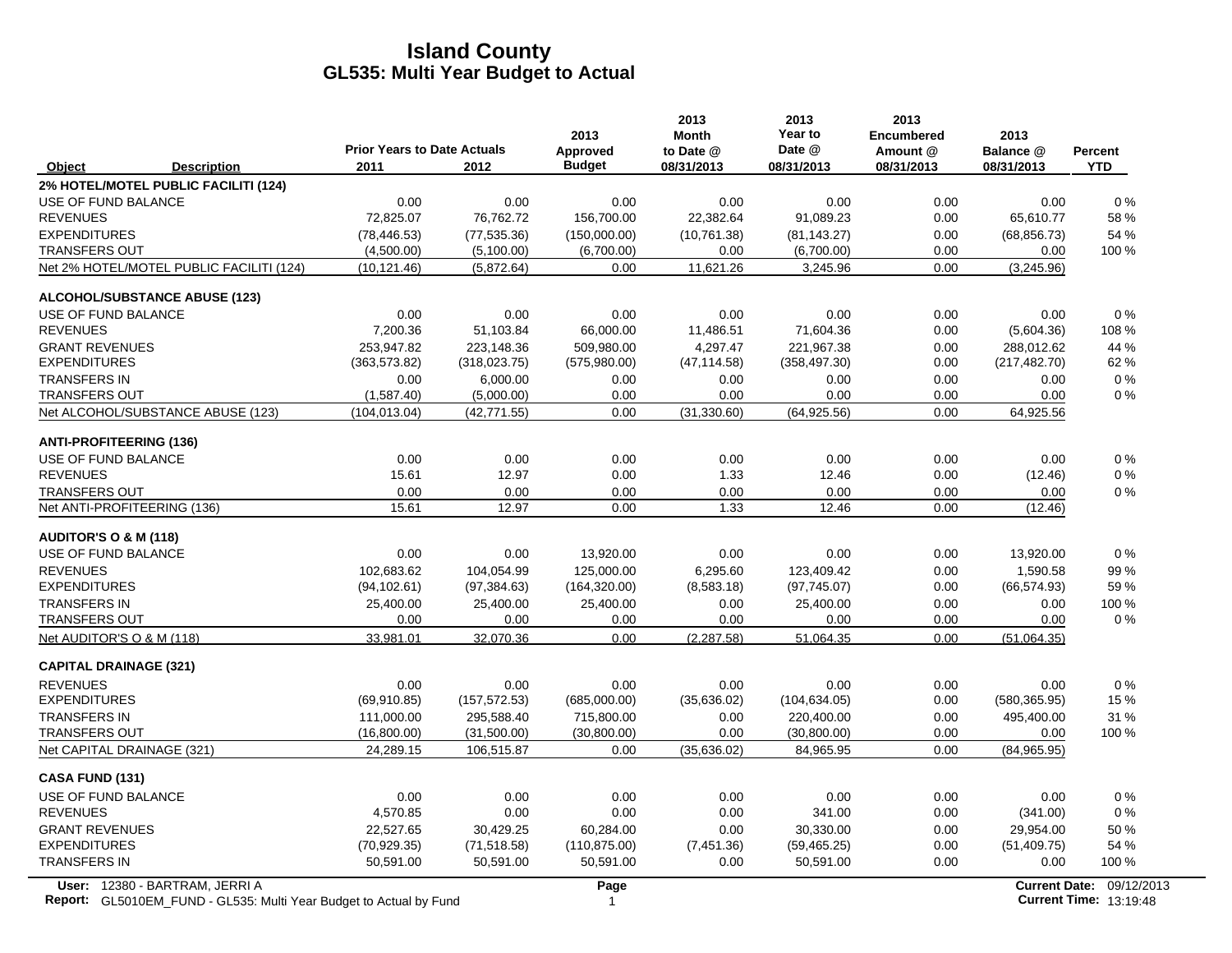|                                   |                                             | <b>Prior Years to Date Actuals</b> |               | 2013<br>Approved | 2013<br><b>Month</b><br>to Date @ | 2013<br>Year to<br>Date @ | 2013<br><b>Encumbered</b><br>Amount @ | 2013<br>Balance @ | Percent    |
|-----------------------------------|---------------------------------------------|------------------------------------|---------------|------------------|-----------------------------------|---------------------------|---------------------------------------|-------------------|------------|
| Object                            | <b>Description</b>                          | 2011                               | 2012          | <b>Budget</b>    | 08/31/2013                        | 08/31/2013                | 08/31/2013                            | 08/31/2013        | <b>YTD</b> |
| <b>TRANSFERS OUT</b>              |                                             | 0.00                               | 0.00          | 0.00             | 0.00                              | 0.00                      | 0.00                                  | 0.00              | $0\%$      |
| Net CASA FUND (131)               |                                             | 6,760.15                           | 9,501.67      | 0.00             | (7,451.36)                        | 21,796.75                 | 0.00                                  | (21, 796.75)      |            |
| <b>CLEAN WATER UTILITY (154)</b>  |                                             |                                    |               |                  |                                   |                           |                                       |                   |            |
| <b>REVENUES</b>                   |                                             | 0.00                               | 831,934.36    | 1,535,000.00     | 9,923.05                          | 846.940.82                | 0.00                                  | 688,059.18        | 55 %       |
| <b>GRANT REVENUES</b>             |                                             | 0.00                               | 0.00          | 0.00             | 0.00                              | 0.00                      | 0.00                                  | 0.00              | $0\%$      |
| <b>EXPENDITURES</b>               |                                             | 0.00                               | (212, 932.02) | (1,305,000.00)   | (148.85)                          | (16, 101.30)              | 0.00                                  | (1,288,898.70)    | 1%         |
| <b>TRANSFERS OUT</b>              |                                             | 0.00                               | 0.00          | (230,000.00)     | 0.00                              | 0.00                      | 0.00                                  | (230,000.00)      | $0\%$      |
| Net CLEAN WATER UTILITY (154)     |                                             | 0.00                               | 619,002.34    | 0.00             | 9,774.20                          | 830,839.52                | 0.00                                  | (830, 839.52)     |            |
|                                   | <b>COMM MENTAL HEALTH FACILITY (148)</b>    |                                    |               |                  |                                   |                           |                                       |                   |            |
| <b>REVENUES</b>                   |                                             | 3.375.82                           | 3.375.82      | 5,790.00         | 482.26                            | 4,340.34                  | 0.00                                  | 1.449.66          | 75 %       |
| <b>EXPENDITURES</b>               |                                             | (4,350.10)                         | (3,390.08)    | (5,790.00)       | (342.00)                          | (2,736.00)                | 0.00                                  | (3,054.00)        | 47 %       |
| <b>TRANSFERS OUT</b>              |                                             | 0.00                               | 0.00          | 0.00             | 0.00                              | 0.00                      | 0.00                                  | 0.00              | $0\%$      |
|                                   | Net COMM MENTAL HEALTH FACILITY (148)       | (974.28)                           | (14.26)       | 0.00             | 140.26                            | 1,604.34                  | 0.00                                  | (1,604.34)        |            |
| <b>CONSERVATION FUTURES (132)</b> |                                             |                                    |               |                  |                                   |                           |                                       |                   |            |
| USE OF FUND BALANCE               |                                             | 0.00                               | 0.00          | 150,500.00       | 0.00                              | 0.00                      | 0.00                                  | 150,500.00        | $0\%$      |
| <b>REVENUES</b>                   |                                             | 385.650.43                         | 383.170.23    | 780.100.00       | 4.228.55                          | 393.064.99                | 0.00                                  | 387.035.01        | 50%        |
| <b>GRANT REVENUES</b>             |                                             | 46,394.36                          | 1,296.84      | 498,750.00       | 0.00                              | 510,922.67                | 0.00                                  | (12, 172.67)      | 102 %      |
| <b>EXPENDITURES</b>               |                                             | (89, 486.85)                       | (95, 827.53)  | (1,429,350.00)   | (14, 191.59)                      | (506, 083.71)             | 0.00                                  | (923, 266.29)     | 35 %       |
| <b>TRANSFERS OUT</b>              |                                             | 0.00                               | 0.00          | 0.00             | 0.00                              | 0.00                      | 0.00                                  | 0.00              | $0\%$      |
| Net CONSERVATION FUTURES (132)    |                                             | 342,557.94                         | 288,639.54    | 0.00             | (9,963.04)                        | 397,903.95                | 0.00                                  | (397, 903.95)     |            |
|                                   | <b>CONSTRUCTION &amp; ACQUISITION (308)</b> |                                    |               |                  |                                   |                           |                                       |                   |            |
| USE OF FUND BALANCE               |                                             | 0.00                               | 0.00          | 0.00             | 0.00                              | 0.00                      | 0.00                                  | 0.00              | $0\%$      |
| <b>EXPENDITURES</b>               |                                             | 0.00                               | 0.00          | 0.00             | 0.00                              | 0.00                      | 0.00                                  | 0.00              | $0\%$      |
| <b>TRANSFERS IN</b>               |                                             | 0.00                               | 0.00          | 0.00             | 0.00                              | 0.00                      | 0.00                                  | 0.00              | $0\%$      |
|                                   | Net CONSTRUCTION & ACQUISITION (308)        | 0.00                               | 0.00          | 0.00             | 0.00                              | 0.00                      | 0.00                                  | 0.00              |            |
| <b>CORNET BAY DOCK (119)</b>      |                                             |                                    |               |                  |                                   |                           |                                       |                   |            |
| <b>REVENUES</b>                   |                                             | 14,770.00                          | 11,240.00     | 21,000.00        | (2,615.50)                        | 13,628.75                 | 0.00                                  | 7.371.25          | 65 %       |
| <b>EXPENDITURES</b>               |                                             | (4,893.81)                         | (4,915.44)    | (20, 100.00)     | (916.23)                          | (6, 125.42)               | 0.00                                  | (13, 974.58)      | 30 %       |
| <b>TRANSFERS OUT</b>              |                                             | (700.00)                           | (700.00)      | (900.00)         | 0.00                              | (900.00)                  | 0.00                                  | 0.00              | 100 %      |
| Net CORNET BAY DOCK (119)         |                                             | 9,176.19                           | 5,624.56      | 0.00             | (3,531.73)                        | 6,603.33                  | 0.00                                  | (6,603.33)        |            |
| <b>COUNTY FAIR (110)</b>          |                                             |                                    |               |                  |                                   |                           |                                       |                   |            |
| <b>REVENUES</b>                   |                                             | 206.449.99                         | 77,892.06     | 0.00             | 0.00                              | 0.00                      | 0.00                                  | 0.00              | $0\%$      |
| <b>GRANT REVENUES</b>             |                                             | 0.00                               | 0.00          | 0.00             | 0.00                              | 49,990.00                 | 0.00                                  | (49,990.00)       | 0%         |
| <b>EXPENDITURES</b>               |                                             | (203, 759.54)                      | (83,713.17)   | 0.00             | 0.00                              | (50,030.00)               | 0.00                                  | 50,030.00         | $0\%$      |
| <b>TRANSFERS IN</b>               |                                             | 17,455.42                          | 0.00          | 0.00             | 0.00                              | 0.00                      | 0.00                                  | 0.00              | $0\%$      |
| <b>TRANSFERS OUT</b>              |                                             | 0.00                               | 0.00          | 0.00             | 0.00                              | 0.00                      | 0.00                                  | 0.00              | 0%         |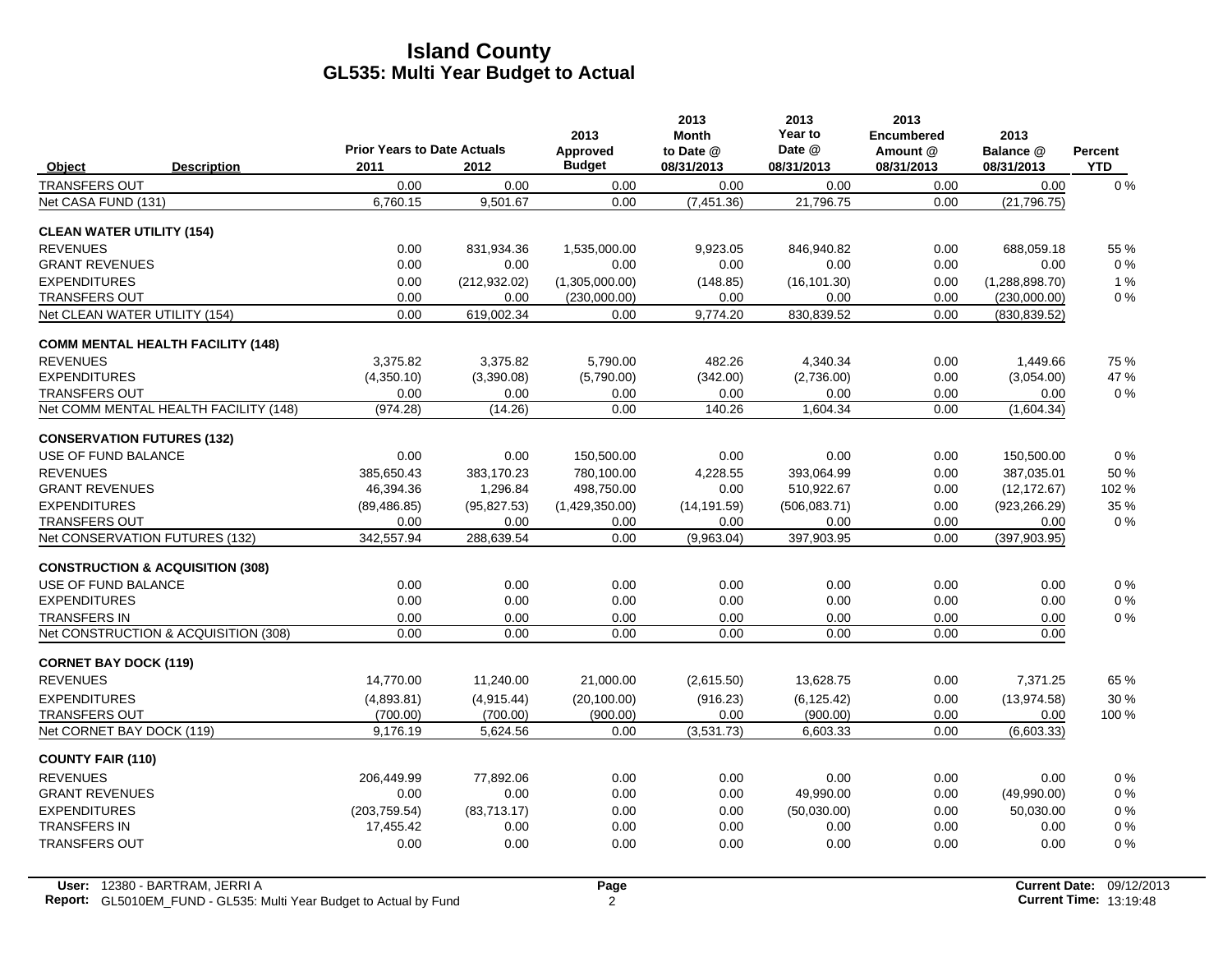|                                               |                                    |                              | 2013                   | 2013<br><b>Month</b> | 2013<br>Year to                | 2013<br><b>Encumbered</b> | 2013                            |                |
|-----------------------------------------------|------------------------------------|------------------------------|------------------------|----------------------|--------------------------------|---------------------------|---------------------------------|----------------|
|                                               | <b>Prior Years to Date Actuals</b> |                              | Approved               | to Date @            | Date @                         | Amount @                  | Balance @                       | <b>Percent</b> |
| Object<br><b>Description</b>                  | 2011                               | 2012                         | <b>Budget</b>          | 08/31/2013           | 08/31/2013                     | 08/31/2013                | 08/31/2013                      | <b>YTD</b>     |
| Net COUNTY FAIR (110)                         | 20,145.87                          | (5,821.11)                   | 0.00                   | 0.00                 | (40.00)                        | 0.00                      | 40.00                           |                |
| <b>COUNTY LAW LIBRARY (103)</b>               |                                    |                              |                        |                      |                                |                           |                                 |                |
| USE OF FUND BALANCE                           | 0.00                               | 0.00                         | 0.00                   | 0.00                 | 0.00                           | 0.00                      | 0.00                            | $0\%$          |
| <b>REVENUES</b>                               | 18.271.74                          | 17,131.71                    | 27,100.00              | 1,799.46             | 16.390.62                      | 0.00                      | 10,709.38                       | 60%            |
| <b>EXPENDITURES</b>                           | (20, 251.71)                       | (20, 535.90)                 | (27, 100.00)           | (3,204.19)           | (18,789.34)                    | 0.00                      | (8,310.66)                      | 69 %           |
| <b>TRANSFERS OUT</b>                          | 0.00                               | 0.00                         | 0.00                   | 0.00                 | 0.00                           | 0.00                      | 0.00                            | $0\%$          |
| Net COUNTY LAW LIBRARY (103)                  | (1,979.97)                         | (3,404.19)                   | 0.00                   | (1,404.73)           | (2,398.72)                     | 0.00                      | 2,398.72                        |                |
| <b>COUNTY ROAD (101)</b>                      |                                    |                              |                        |                      |                                |                           |                                 |                |
| USE OF FUND BALANCE                           | 0.00                               | 0.00                         | 0.00                   | 0.00                 | 0.00                           | 0.00                      | 0.00                            | 0%             |
| <b>REVENUES</b>                               | 8.995.726.74                       | 8.760.203.81                 | 14.282.800.00          | 669.225.10           | 8.863.983.07                   | 0.00                      | 5.418.816.93                    | 62%            |
| <b>GRANT REVENUES</b>                         | 736,129.59                         | 824,576.71                   | 2,579,017.00           | 739,923.70           | 1,356,775.73                   | 0.00                      | 1,222,241.27                    | 53%            |
| <b>EXPENDITURES</b>                           | (8,893,331.77)                     | (7,288,322.98)               | (14,358,150.00)        | (1, 170, 233, 29)    | (6,844,842.41)                 | 0.00                      | (7,513,307.59)                  | 48 %           |
| <b>TRANSFERS IN</b>                           | 0.00                               | 134,000.00                   | 0.00                   | 0.00                 | 0.00                           | 0.00                      | 0.00                            | 0%             |
| <b>TRANSFERS OUT</b><br>Net COUNTY ROAD (101) | (1,514,967.00)<br>(676, 442.44)    | (1,618,567.00)<br>811,890.54 | (2,503,667.00)<br>0.00 | 0.00<br>238,915.51   | (1,693,967.00)<br>1,681,949.39 | 0.00<br>0.00              | (809, 700.00)<br>(1,681,949.39) | 68%            |
|                                               |                                    |                              |                        |                      |                                |                           |                                 |                |
| <b>COURTHOUSE EXPANSION (309)</b>             |                                    |                              |                        |                      |                                |                           |                                 |                |
| <b>REVENUES</b>                               | 11.68                              | 9.66                         | 0.00                   | 0.99                 | 9.27                           | 0.00                      | (9.27)                          | $0\%$          |
| <b>TRANSFERS OUT</b>                          | 0.00                               | 0.00                         | 0.00                   | 0.00                 | 0.00                           | 0.00                      | 0.00                            | $0\%$          |
| Net COURTHOUSE EXPANSION (309)                | 11.68                              | 9.66                         | 0.00                   | 0.99                 | 9.27                           | 0.00                      | (9.27)                          |                |
| <b>DEVELOPMENTAL DISABILITIES (114)</b>       |                                    |                              |                        |                      |                                |                           |                                 |                |
| USE OF FUND BALANCE                           | 0.00                               | 0.00                         | 0.00                   | 0.00                 | 0.00                           | 0.00                      | 0.00                            | 0%             |
| <b>REVENUES</b>                               | 90,629.19                          | 88,905.28                    | 150,000.00             | 204.47               | 81,459.89                      | 0.00                      | 68,540.11                       | 54 %           |
| <b>GRANT REVENUES</b>                         | 196,027.00                         | 195,883.00                   | 524,470.00             | 42,109.00            | 211,296.57                     | 0.00                      | 313,173.43                      | 40%            |
| <b>EXPENDITURES</b>                           | (294, 270.59)                      | (198, 390.01)                | (599, 363.00)          | (50, 492.49)         | (261, 154.78)                  | 0.00                      | (338, 208.22)                   | 44 %           |
| <b>TRANSFERS OUT</b>                          | (3,968.50)                         | (58, 486.00)                 | (75, 107.00)           | 0.00                 | (75, 107.00)                   | 0.00                      | 0.00                            | 100 %          |
| Net DEVELOPMENTAL DISABILITIES (114)          | (11,582.90)                        | 27,912.27                    | 0.00                   | (8, 179.02)          | (43,505.32)                    | 0.00                      | 43,505.32                       |                |
| <b>DRUG SEIZURE (133)</b>                     |                                    |                              |                        |                      |                                |                           |                                 |                |
| <b>USE OF FUND BALANCE</b>                    | 0.00                               | 0.00                         | 0.00                   | 0.00                 | 0.00                           | 0.00                      | 0.00                            | 0%             |
| <b>REVENUES</b>                               | 3,013.06                           | 2,694.92                     | 10,000.00              | 204.08               | 1,877.47                       | 0.00                      | 8,122.53                        | 19%            |
| <b>EXPENDITURES</b>                           | 0.00                               | 0.00                         | (10,000.00)            | 0.00                 | 0.00                           | 0.00                      | (10,000.00)                     | $0\%$          |
| <b>TRANSFERS OUT</b>                          | 0.00                               | 0.00                         | 0.00                   | 0.00                 | 0.00                           | 0.00                      | 0.00                            | $0\%$          |
| Net DRUG SEIZURE (133)                        | 3,013.06                           | 2,694.92                     | 0.00                   | 204.08               | 1,877.47                       | 0.00                      | (1,877.47)                      |                |
| <b>ELECTION RESERVE (111)</b>                 |                                    |                              |                        |                      |                                |                           |                                 |                |
| USE OF FUND BALANCE                           | 0.00                               | 0.00                         | 0.00                   | 0.00                 | 0.00                           | 0.00                      | 0.00                            | $0\%$          |
| <b>REVENUES</b>                               | 10,926.01                          | 89,039.19                    | 203,200.00             | 0.00                 | 68,425.92                      | 0.00                      | 134,774.08                      | 34 %           |
| <b>GRANT REVENUES</b>                         | 1.910.54                           | 11.341.21                    | 0.00                   | 0.00                 | 3.029.79                       | 0.00                      | (3,029.79)                      | 0%             |
| <b>EXPENDITURES</b>                           | (169,087.01)                       | (202, 206.24)                | (303, 200.00)          | (14, 293.08)         | (180, 496.93)                  | 0.00                      | (122, 703.07)                   | 60%            |
|                                               |                                    |                              |                        |                      |                                |                           |                                 |                |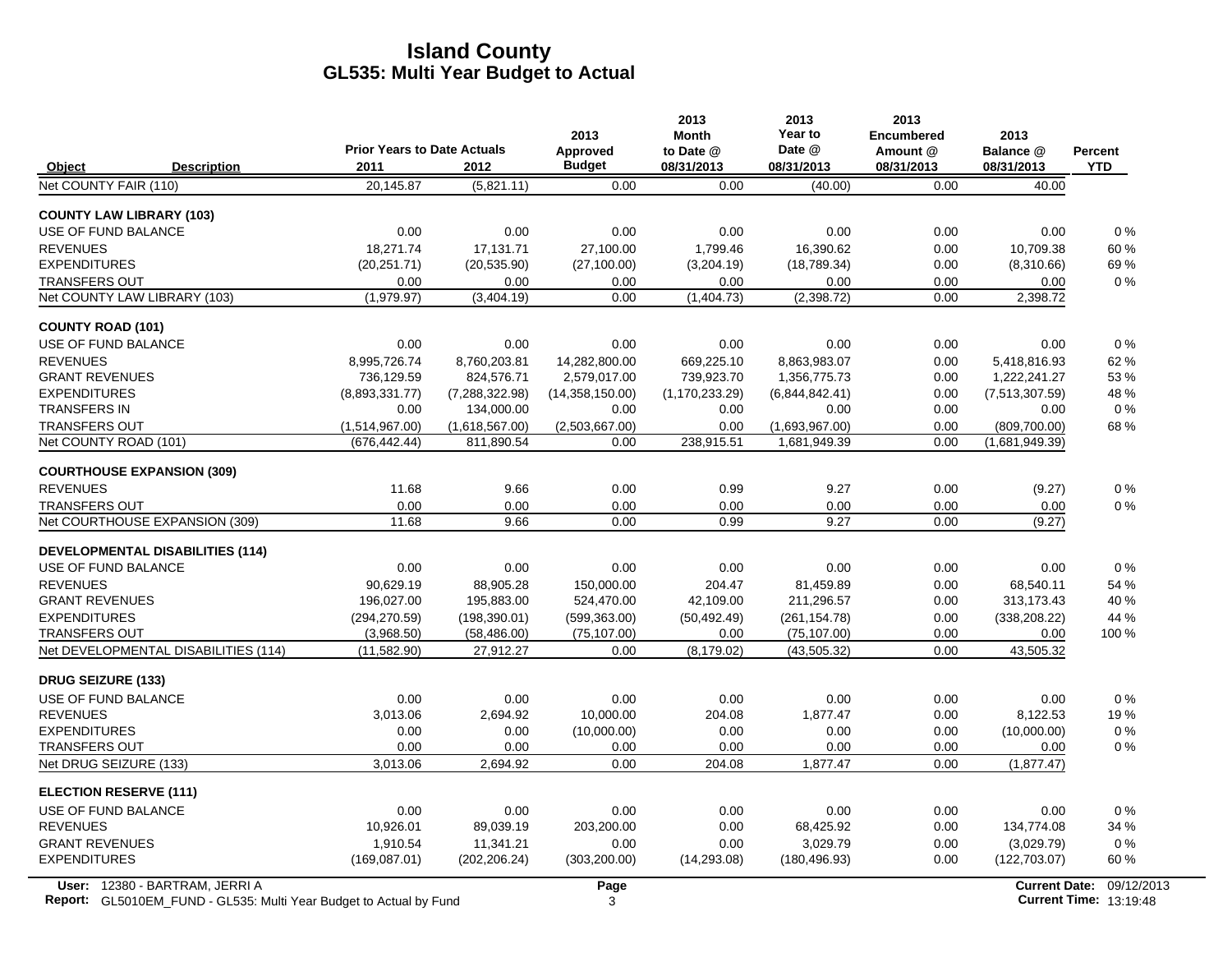|                                                             | <b>Prior Years to Date Actuals</b> |                      | 2013<br>Approved | 2013<br><b>Month</b><br>to Date @ | 2013<br>Year to<br>Date @ | 2013<br><b>Encumbered</b><br>Amount @ | 2013<br>Balance @    | Percent    |
|-------------------------------------------------------------|------------------------------------|----------------------|------------------|-----------------------------------|---------------------------|---------------------------------------|----------------------|------------|
| <b>Description</b><br>Object                                | 2011                               | 2012                 | <b>Budget</b>    | 08/31/2013                        | 08/31/2013                | 08/31/2013                            | 08/31/2013           | <b>YTD</b> |
| <b>TRANSFERS IN</b>                                         | 200,000.00                         | 200,000.00           | 100,000.00       | 0.00                              | 100,000.00                | 0.00                                  | 0.00                 | 100 %      |
| <b>TRANSFERS OUT</b>                                        | 0.00                               | 0.00                 | 0.00             | 0.00                              | 0.00                      | 0.00                                  | 0.00                 | 0%         |
| Net ELECTION RESERVE (111)                                  | 43,749.54                          | 98,174.16            | 0.00             | (14, 293.08)                      | (9,041.22)                | 0.00                                  | 9,041.22             |            |
| <b>ENHANCED 911 (140)</b>                                   |                                    |                      |                  |                                   |                           |                                       |                      |            |
| <b>REVENUES</b>                                             | 264,504.22                         | 386,100.58           | 767,000.00       | 63,007.11                         | 508,062.67                | 0.00                                  | 258,937.33           | 66 %       |
| <b>GRANT REVENUES</b>                                       | 0.00                               | 65,160.80            | 0.00             | 0.00                              | 0.00                      | 0.00                                  | 0.00                 | 0%         |
| <b>EXPENDITURES</b>                                         | (455, 941.46)                      | (408, 981.35)        | (765, 500.00)    | (63,007.11)                       | (508, 062.67)             | 0.00                                  | (257, 437.33)        | 66 %       |
| <b>TRANSFERS IN</b>                                         | 0.00                               | 0.00                 | 0.00             | 0.00                              | 4.500.00                  | 0.00                                  | (4,500.00)           | 0%         |
| <b>TRANSFERS OUT</b>                                        | (1,500.00)                         | (1,500.00)           | (1,500.00)       | 0.00                              | (1,500.00)                | 0.00                                  | 0.00                 | 100 %      |
| Net ENHANCED 911 (140)                                      | (192, 937.24)                      | 40,780.03            | 0.00             | (0.00)                            | 3,000.00                  | 0.00                                  | (3,000.00)           |            |
| <b>EXTENSION SERVICES (160)</b>                             |                                    |                      |                  |                                   |                           |                                       |                      |            |
| USE OF FUND BALANCE                                         | 0.00                               | 0.00                 | 0.00             | 0.00                              | 0.00                      | 0.00                                  | 0.00                 | 0%         |
| <b>REVENUES</b>                                             | 128,227.12                         | 28,061.27            | 140,787.00       | 585.00                            | 53,081.30                 | 0.00                                  | 87,705.70            | 38 %       |
| <b>GRANT REVENUES</b>                                       | 19.667.23                          | 53,393.42            | 128.906.00       | 40,531.88                         | 118.011.47                | 0.00                                  | 10.894.53            | 92%        |
| <b>EXPENDITURES</b>                                         | (262, 728.08)                      | (210, 513.73)        | (373, 213.00)    | (30, 451.13)                      | (230, 145.18)             | 0.00                                  | (143,067.82)         | 62%        |
| <b>TRANSFERS IN</b>                                         | 95,950.00                          | 100,133.00           | 103,520.00       | 0.00                              | 103,520.00                | 0.00                                  | 0.00                 | 100 %      |
| <b>TRANSFERS OUT</b>                                        | 0.00                               | 0.00                 | 0.00             | 0.00                              | 0.00                      | 0.00                                  | 0.00                 | 0%         |
| Net EXTENSION SERVICES (160)                                | (18, 883.73)                       | (28, 926.04)         | 0.00             | 10,665.75                         | 44,467.59                 | 0.00                                  | (44, 467.59)         |            |
| <b>FAMILY RES CTR CAMANO (143)</b>                          |                                    |                      |                  |                                   |                           |                                       |                      |            |
| USE OF FUND BALANCE                                         | 0.00                               | 0.00                 | 9.574.00         | 0.00                              | 0.00                      | 0.00                                  | 9.574.00             | 0%         |
| <b>REVENUES</b>                                             | 25,380.00                          | 22,636.70            | 40,572.00        | 3,336.48                          | 23,969.42                 | 0.00                                  | 16,602.58            | 59%        |
| <b>EXPENDITURES</b>                                         | (32, 309.24)                       | (32, 415.49)         | (50, 146.00)     | (3,923.28)                        | (33, 224.36)              | 0.00                                  | (16.921.64)          | 66 %       |
| <b>TRANSFERS OUT</b>                                        | 0.00                               | 0.00                 | 0.00             | 0.00                              | 0.00                      | 0.00                                  | 0.00                 | $0\%$      |
| Net FAMILY RES CTR CAMANO (143)                             | (6.929.24)                         | (9,778.79)           | 0.00             | (586.80)                          | (9.254.94)                | 0.00                                  | 9,254.94             |            |
| <b>FAMILY RES CTR OAK HARBOR (141)</b>                      |                                    |                      |                  |                                   |                           |                                       |                      |            |
| USE OF FUND BALANCE                                         | 0.00                               | 0.00                 | 0.00             | 0.00                              | 0.00                      | 0.00                                  | 0.00                 | 0%         |
| <b>REVENUES</b>                                             | 32.736.14                          | 21,439.30            | 55,937.00        | 4,372.78                          | 34,982.24                 | 0.00                                  | 20.954.76            | 63%        |
| <b>EXPENDITURES</b>                                         | (32, 936.36)                       | (32, 720.97)         | (55, 937.00)     | (4, 132.44)                       | (32,072.43)               | 0.00                                  | (23, 864.57)         | 57 %       |
| <b>TRANSFERS OUT</b><br>Net FAMILY RES CTR OAK HARBOR (141) | 0.00<br>(200.22)                   | 0.00<br>(11, 281.67) | 0.00<br>0.00     | 0.00<br>240.34                    | 0.00<br>2,909.81          | 0.00<br>0.00                          | 0.00<br>(2,909.81)   | $0\%$      |
|                                                             |                                    |                      |                  |                                   |                           |                                       |                      |            |
| <b>FAMILY RES CTR SO WHIDBEY (142)</b>                      |                                    |                      |                  |                                   |                           |                                       |                      |            |
| <b>REVENUES</b>                                             | 3.500.00                           | 4,604.15             | 2.400.00         | 0.00                              | 4.000.00                  | 0.00                                  | (1,600.00)           | 167%       |
| <b>EXPENDITURES</b>                                         | (63.00)                            | (72.00)              | (2,400.00)       | 0.00                              | (372.78)                  | 0.00                                  | (2,027.22)           | 16 %       |
| <b>TRANSFERS OUT</b>                                        | 0.00                               | 0.00                 | 0.00             | 0.00                              | 0.00                      | 0.00                                  | 0.00                 | 0%         |
| Net FAMILY RES CTR SO WHIDBEY (142)                         | 3,437.00                           | 4,532.15             | 0.00             | 0.00                              | 3,627.22                  | 0.00                                  | (3,627.22)           |            |
| <b>FEDERAL ASSET FORFEITURE (147)</b>                       |                                    |                      |                  |                                   |                           |                                       |                      |            |
| USE OF FUND BALANCE                                         | 0.00                               | 0.00                 | 0.00             | 0.00                              | 0.00                      | 0.00                                  | 0.00                 | 0%         |
| User: 12380 - BARTRAM, JERRI A                              |                                    |                      | Page             |                                   |                           |                                       | <b>Current Date:</b> | 09/12/2013 |

**Report:** 4 **Current Time:** GL5010EM\_FUND - GL535: Multi Year Budget to Actual by Fund 13:19:48 (2008) 4 And 13:19:48 (2009) 4 And 13:19:48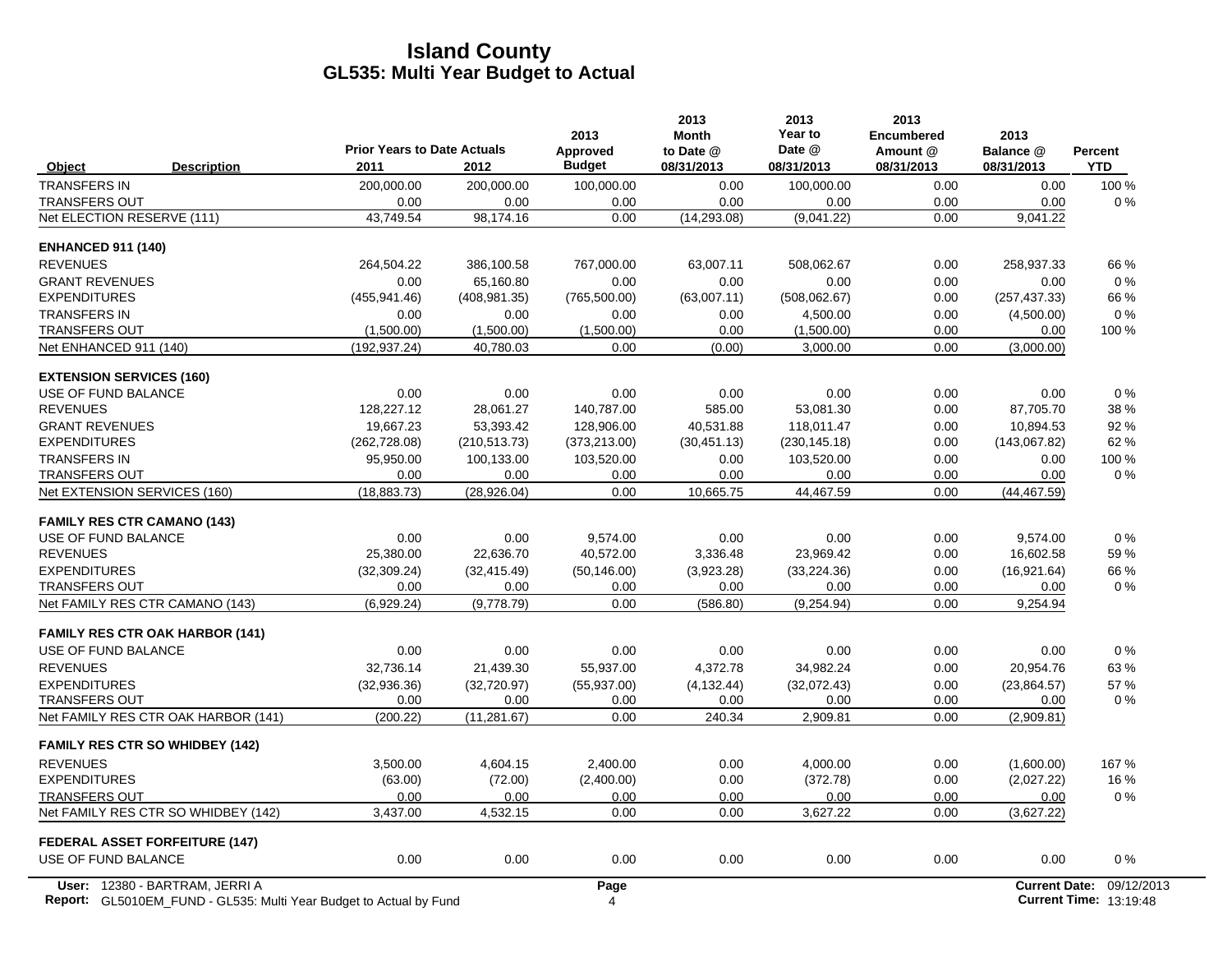|                                      |                                           |                                            |               | 2013                      | 2013<br><b>Month</b>    | 2013<br>Year to      | 2013<br><b>Encumbered</b> | 2013                    |                       |
|--------------------------------------|-------------------------------------------|--------------------------------------------|---------------|---------------------------|-------------------------|----------------------|---------------------------|-------------------------|-----------------------|
| Object                               | <b>Description</b>                        | <b>Prior Years to Date Actuals</b><br>2011 | 2012          | Approved<br><b>Budget</b> | to Date @<br>08/31/2013 | Date @<br>08/31/2013 | Amount @<br>08/31/2013    | Balance @<br>08/31/2013 | Percent<br><b>YTD</b> |
| <b>REVENUES</b>                      |                                           | 0.24                                       | 0.19          | 5,000.00                  | 0.02                    | 0.19                 | 0.00                      | 4,999.81                | $0\%$                 |
| <b>EXPENDITURES</b>                  |                                           | (2, 148.00)                                | 0.00          | (5,000.00)                | 0.00                    | 0.00                 | 0.00                      | (5,000.00)              | 0%                    |
| <b>TRANSFERS OUT</b>                 |                                           | 0.00                                       | 0.00          | 0.00                      | 0.00                    | 0.00                 | 0.00                      | 0.00                    | 0%                    |
|                                      | Net FEDERAL ASSET FORFEITURE (147)        | (2, 147.76)                                | 0.19          | 0.00                      | 0.02                    | 0.19                 | 0.00                      | (0.19)                  |                       |
| <b>FIRE PERMIT PROGRAM (115)</b>     |                                           |                                            |               |                           |                         |                      |                           |                         |                       |
| <b>REVENUES</b>                      |                                           | 22,212.56                                  | 18,721.70     | 30,200.00                 | 0.00                    | 38,615.15            | 0.00                      | (8, 415.15)             | 128 %                 |
| <b>GRANT REVENUES</b>                |                                           | 0.00                                       | 21,625.00     | 0.00                      | 0.00                    | 0.00                 | 0.00                      | 0.00                    | 0%                    |
| <b>EXPENDITURES</b>                  |                                           | (12, 867.56)                               | (47, 907.48)  | (30, 200.00)              | (11.21)                 | (15,630.46)          | 0.00                      | (14, 569.54)            | 52 %                  |
| <b>TRANSFERS OUT</b>                 |                                           | 0.00                                       | 0.00          | 0.00                      | 0.00                    | 0.00                 | 0.00                      | 0.00                    | $0\%$                 |
| Net FIRE PERMIT PROGRAM (115)        |                                           | 9,345.00                                   | (7,560.78)    | 0.00                      | (11.21)                 | 22,984.69            | 0.00                      | (22,984.69)             |                       |
|                                      | <b>HISTORICAL PRESERVATION FUND (180)</b> |                                            |               |                           |                         |                      |                           |                         |                       |
| USE OF FUND BALANCE                  |                                           | 0.00                                       | 0.00          | 0.00                      | 0.00                    | 0.00                 | 0.00                      | 0.00                    | 0%                    |
| <b>REVENUES</b>                      |                                           | 13,064.00                                  | 15,283.00     | 20,000.00                 | 1,963.00                | 17,518.00            | 0.00                      | 2,482.00                | 88%                   |
| <b>EXPENDITURES</b>                  |                                           | (19, 293.55)                               | (15, 422.84)  | (8,000.00)                | 0.00                    | 0.00                 | 0.00                      | (8,000.00)              | 0%                    |
| <b>TRANSFERS IN</b>                  |                                           | 0.00                                       | 0.00          | 0.00                      | 0.00                    | 0.00                 | 0.00                      | 0.00                    | 0%                    |
| <b>TRANSFERS OUT</b>                 |                                           | (12,000.00)                                | (12,000.00)   | (12,000.00)               | 0.00                    | (12,000.00)          | 0.00                      | 0.00                    | 100 %                 |
|                                      | Net HISTORICAL PRESERVATION FUND (180)    | (18, 229.55)                               | (12, 139.84)  | 0.00                      | 1,963.00                | 5,518.00             | 0.00                      | (5,518.00)              |                       |
| <b>HOMELESS HOUSING (106)</b>        |                                           |                                            |               |                           |                         |                      |                           |                         |                       |
| USE OF FUND BALANCE                  |                                           | 0.00                                       | 0.00          | 0.00                      | 0.00                    | 0.00                 | 0.00                      | 0.00                    | 0%                    |
| <b>REVENUES</b>                      |                                           | 245,503.84                                 | 282,925.33    | 434,600.00                | 41,551.45               | 368.583.99           | 0.00                      | 66,016.01               | 85 %                  |
| <b>GRANT REVENUES</b>                |                                           | 93,414.34                                  | 7,998.62      | 433,876.00                | 7,753.70                | 150,748.09           | 0.00                      | 283,127.91              | 35 %                  |
| <b>EXPENDITURES</b>                  |                                           | (220,063.16)                               | (154, 981.89) | (843, 876.00)             | (55,948.42)             | (342, 484.75)        | 0.00                      | (501, 391.25)           | 41 %                  |
| <b>TRANSFERS OUT</b>                 |                                           | (1,587.40)                                 | (32, 230.00)  | (24,600.00)               | 0.00                    | (24, 600.00)         | 0.00                      | 0.00                    | 100 %                 |
| Net HOMELESS HOUSING (106)           |                                           | 117,267.62                                 | 103,712.06    | 0.00                      | (6,643.27)              | 152,247.33           | 0.00                      | (152, 247.33)           |                       |
| <b>HUMAN SERVICES FUND (129)</b>     |                                           |                                            |               |                           |                         |                      |                           |                         |                       |
| <b>REVENUES</b>                      |                                           | 0.00                                       | 0.00          | 0.00                      | 0.00                    | 511.60               | 0.00                      | (511.60)                | 0%                    |
| <b>GRANT REVENUES</b>                |                                           | 0.00                                       | 77,999.81     | 182,484.00                | 3,904.10                | 72,784.29            | 0.00                      | 109,699.71              | 40 %                  |
| <b>EXPENDITURES</b>                  |                                           | 0.00                                       | (221, 112.08) | (389, 335.00)             | (33, 436.05)            | (255,788.66)         | 0.00                      | (133, 546.34)           | 66 %                  |
| <b>TRANSFERS IN</b>                  |                                           | 0.00                                       | 211,625.00    | 206,851.00                | 0.00                    | 206,851.00           | 0.00                      | 0.00                    | 100 %                 |
| <b>TRANSFERS OUT</b>                 |                                           | 0.00                                       | 0.00          | 0.00                      | 0.00                    | 0.00                 | 0.00                      | 0.00                    | 0%                    |
| Net HUMAN SERVICES FUND (129)        |                                           | 0.00                                       | 68,512.73     | 0.00                      | (29, 531.95)            | 24,358.23            | 0.00                      | (24, 358.23)            |                       |
| <b>JOINT TOURISM PROMOTION (146)</b> |                                           |                                            |               |                           |                         |                      |                           |                         |                       |
| USE OF FUND BALANCE                  |                                           | 0.00                                       | 0.00          | 30,000.00                 | 0.00                    | 0.00                 | 0.00                      | 30,000.00               | 0%                    |
| <b>REVENUES</b>                      |                                           | 116.786.72                                 | 132,866.11    | 220,000.00                | 22,327.98               | 140.670.17           | 0.00                      | 79,329.83               | 64 %                  |
| <b>EXPENDITURES</b>                  |                                           | (152,906.85)                               | (165, 244.59) | (250,000.00)              | (23,828.87)             | (155, 211.48)        | 0.00                      | (94,788.52)             | 62 %                  |
| <b>TRANSFERS OUT</b>                 |                                           | 0.00                                       | 0.00          | 0.00                      | 0.00                    | 0.00                 | 0.00                      | 0.00                    | $0\%$                 |
|                                      | Net JOINT TOURISM PROMOTION (146)         | (36, 120.13)                               | (32, 378.48)  | 0.00                      | (1,500.89)              | (14, 541.31)         | 0.00                      | 14,541.31               |                       |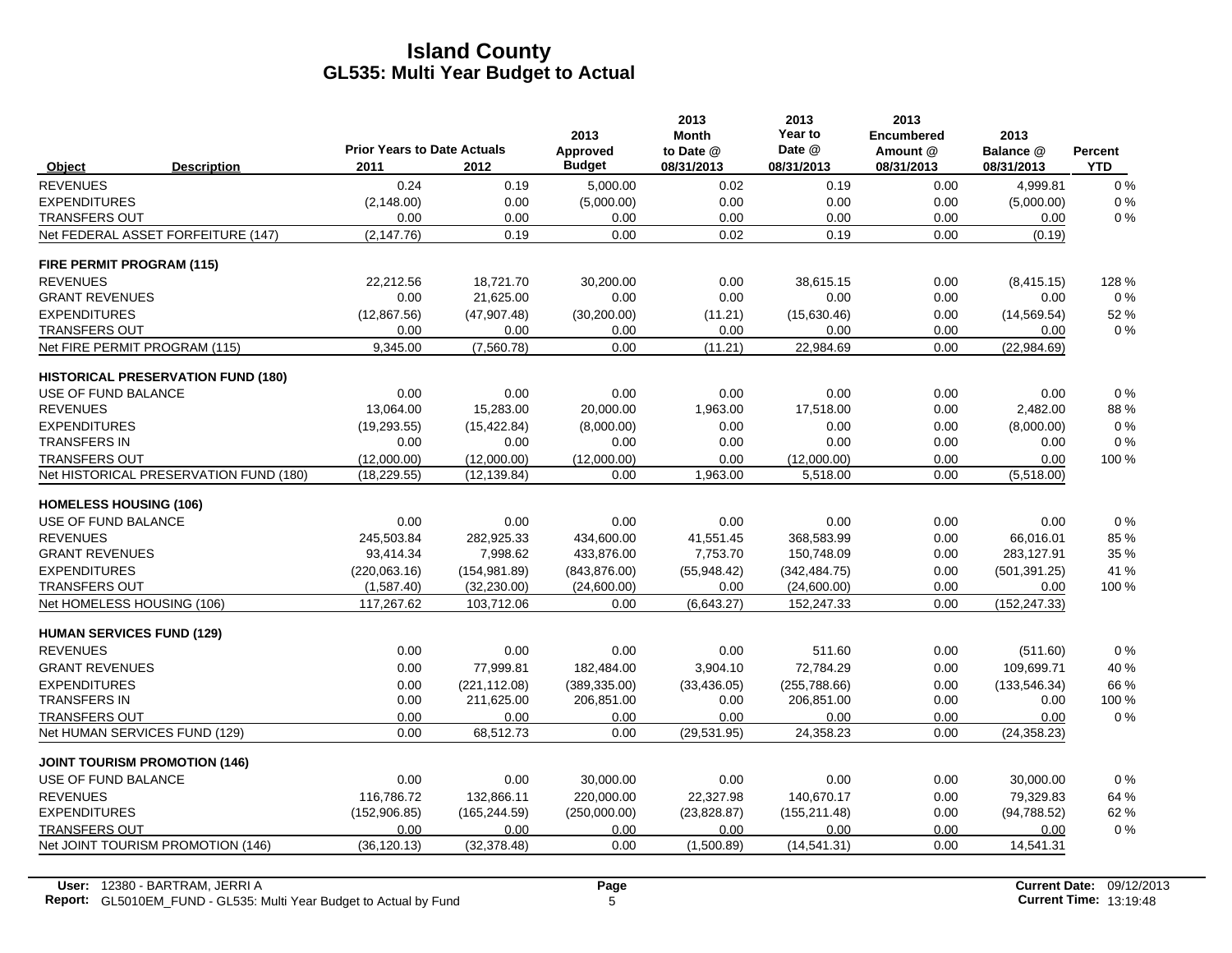|                                                                                                             | <b>Prior Years to Date Actuals</b> |               | 2013<br>Approved | 2013<br><b>Month</b><br>to Date @ | 2013<br>Year to<br>Date @ | 2013<br><b>Encumbered</b><br>Amount @ | 2013<br>Balance @ | Percent                                                   |
|-------------------------------------------------------------------------------------------------------------|------------------------------------|---------------|------------------|-----------------------------------|---------------------------|---------------------------------------|-------------------|-----------------------------------------------------------|
| <b>Description</b><br>Object                                                                                | 2011                               | 2012          | <b>Budget</b>    | 08/31/2013                        | 08/31/2013                | 08/31/2013                            | 08/31/2013        | <b>YTD</b>                                                |
| <b>JUVENILE DETENTION CENTER (145)</b>                                                                      |                                    |               |                  |                                   |                           |                                       |                   |                                                           |
| USE OF FUND BALANCE                                                                                         | 0.00                               | 0.00          | 0.00             | 0.00                              | 0.00                      | 0.00                                  | 0.00              | 0%                                                        |
| <b>REVENUES</b>                                                                                             | 490,887.09                         | 473,502.00    | 720,933.00       | 69,931.70                         | 501,344.92                | 0.00                                  | 219,588.08        | 70 %                                                      |
| <b>GRANT REVENUES</b>                                                                                       | 5,509.53                           | 7,030.79      | 8,000.00         | 810.76                            | 6,225.84                  | 0.00                                  | 1,774.16          | 78%                                                       |
| <b>EXPENDITURES</b>                                                                                         | (668, 898.42)                      | (722, 319.33) | (1,032,333.00)   | (80,062.90)                       | (677, 834.20)             | 0.00                                  | (354, 498.80)     | 66 %                                                      |
| <b>TRANSFERS IN</b>                                                                                         | 403,000.00                         | 350,000.00    | 350,000.00       | 0.00                              | 350,000.00                | 0.00                                  | 0.00              | 100 %                                                     |
| <b>TRANSFERS OUT</b>                                                                                        | (45, 400.00)                       | (42,500.00)   | (46,600.00)      | 0.00                              | (46,600.00)               | 0.00                                  | 0.00              | 100 %                                                     |
| Net JUVENILE DETENTION CENTER (145)                                                                         | 185,098.20                         | 65,713.46     | 0.00             | (9,320.44)                        | 133,136.56                | 0.00                                  | (133, 136.56)     |                                                           |
| <b>LOW-INCOME HOUSING SURCHARGE (105)</b>                                                                   |                                    |               |                  |                                   |                           |                                       |                   |                                                           |
| USE OF FUND BALANCE                                                                                         | 0.00                               | 0.00          | 0.00             | 0.00                              | 0.00                      | 0.00                                  | 0.00              | 0%                                                        |
| <b>REVENUES</b>                                                                                             | 62,405.56                          | 71,182.24     | 105,421.00       | 8,128.57                          | 79,855.51                 | 0.00                                  | 25,565.49         | 76 %                                                      |
| <b>EXPENDITURES</b>                                                                                         | (13, 260.45)                       | (91, 388.08)  | (101,000.00)     | 0.00                              | 0.00                      | 0.00                                  | (101,000.00)      | 0%                                                        |
| <b>TRANSFERS OUT</b>                                                                                        | 0.00                               | (13,599.00)   | (4,421.00)       | 0.00                              | (4,421.00)                | 0.00                                  | 0.00              | 100 %                                                     |
| Net LOW-INCOME HOUSING SURCHARGE (105)                                                                      | 49,145.11                          | (33,804.84)   | 0.00             | 8,128.57                          | 75,434.51                 | 0.00                                  | (75, 434.51)      |                                                           |
| <b>MENTAL HEALTH (113)</b>                                                                                  |                                    |               |                  |                                   |                           |                                       |                   |                                                           |
| USE OF FUND BALANCE                                                                                         | 0.00                               | 0.00          | 0.00             | 0.00                              | 0.00                      | 0.00                                  | 0.00              | 0%                                                        |
| <b>REVENUES</b>                                                                                             | 90,629.21                          | 88,905.26     | 275,490.00       | 204.47                            | 81,459.89                 | 0.00                                  | 194,030.11        | 30 %                                                      |
| <b>GRANT REVENUES</b>                                                                                       | 63,927.80                          | 35,253.90     | 0.00             | 0.00                              | 28,639.79                 | 0.00                                  | (28, 639.79)      | $0\%$                                                     |
| <b>EXPENDITURES</b>                                                                                         | (172,661.18)                       | (140, 887.26) | (253,710.00)     | (10,916.06)                       | (110, 248.97)             | 0.00                                  | (143, 461.03)     | 43 %                                                      |
| <b>TRANSFERS OUT</b>                                                                                        | (3,968.50)                         | (26,058.00)   | (21,780.00)      | 0.00                              | (21,780.00)               | 0.00                                  | 0.00              | 100 %                                                     |
| Net MENTAL HEALTH (113)                                                                                     | (22,072.67)                        | (42,786.10)   | 0.00             | (10,711.59)                       | (21, 929.29)              | 0.00                                  | 21,929.29         |                                                           |
| <b>MH THERAPEUTIC COURT SALES TAX (126)</b>                                                                 |                                    |               |                  |                                   |                           |                                       |                   |                                                           |
| USE OF FUND BALANCE                                                                                         | 0.00                               | 0.00          | 325,057.00       | 0.00                              | 0.00                      | 0.00                                  | 325,057.00        | $0\%$                                                     |
| <b>REVENUES</b>                                                                                             | 488,522.93                         | 472.879.30    | 717,000.00       | 69,699.03                         | 500,515.16                | 0.00                                  | 216,484.84        | 70%                                                       |
| <b>GRANT REVENUES</b>                                                                                       | 27,238.09                          | 16,025.49     | 28,333.00        | 0.00                              | 5,660.99                  | 0.00                                  | 22,672.01         | 20%                                                       |
| <b>EXPENDITURES</b>                                                                                         | (399.541.72)                       | (442, 093.92) | (936, 654.00)    | (48,052.79)                       | (524, 623.85)             | 0.00                                  | (412,030.15)      | 56 %                                                      |
| <b>TRANSFERS IN</b>                                                                                         | 0.00                               | 0.00          | 0.00             | 0.00                              | 0.00                      | 0.00                                  | 0.00              | $0\%$                                                     |
| <b>TRANSFERS OUT</b>                                                                                        | (53, 274.80)                       | (115.390.00)  | (133.736.00)     | 0.00                              | (140, 736.00)             | 0.00                                  | 7,000.00          | 105 %                                                     |
| Net MH THERAPEUTIC COURT SALES TAX (126)                                                                    | 62,944.50                          | (68, 579.13)  | 0.00             | 21,646.24                         | (159, 183.70)             | 0.00                                  | 159,183.70        |                                                           |
| <b>NATURAL RESOURCES FUND (165)</b>                                                                         |                                    |               |                  |                                   |                           |                                       |                   |                                                           |
| <b>REVENUES</b>                                                                                             | 0.00                               | 0.00          | 0.00             | 0.00                              | 4,303.83                  | 0.00                                  | (4,303.83)        | 0%                                                        |
| <b>GRANT REVENUES</b>                                                                                       | 0.00                               | 0.00          | 289,303.00       | 11,921.77                         | 80,473.07                 | 0.00                                  | 208,829.93        | 28 %                                                      |
| <b>EXPENDITURES</b>                                                                                         | 0.00                               | 0.00          | (519, 303.00)    | (24,890.84)                       | (264, 799.39)             | 0.00                                  | (254, 503.61)     | 51 %                                                      |
| <b>TRANSFERS IN</b>                                                                                         | 0.00                               | 0.00          | 230,000.00       | 0.00                              | 0.00                      | 0.00                                  | 230,000.00        | $0\%$                                                     |
| Net NATURAL RESOURCES FUND (165)                                                                            | 0.00                               | 0.00          | 0.00             | (12,969.07)                       | (180, 022.49)             | 0.00                                  | 180,022.49        |                                                           |
| PATHS & TRAILS (137)                                                                                        |                                    |               |                  |                                   |                           |                                       |                   |                                                           |
| <b>REVENUES</b>                                                                                             | 0.00                               | 0.00          | 0.00             | 0.00                              | 0.00                      | 0.00                                  | 0.00              | $0\%$                                                     |
| <b>GRANT REVENUES</b>                                                                                       | 56,367.40                          | 0.00          | 340,000.00       | 0.00                              | 51,601.77                 | 0.00                                  | 288,398.23        | 15 %                                                      |
| User: 12380 - BARTRAM, JERRI A<br><b>Report:</b> GL5010EM FUND - GL535: Multi Year Budget to Actual by Fund |                                    |               | Page<br>6        |                                   |                           |                                       |                   | Current Date: 09/12/2013<br><b>Current Time: 13:19:48</b> |

**Report:** 6 **Current Time:** GL5010EM\_FUND - GL535: Multi Year Budget to Actual by Fund 13:19:48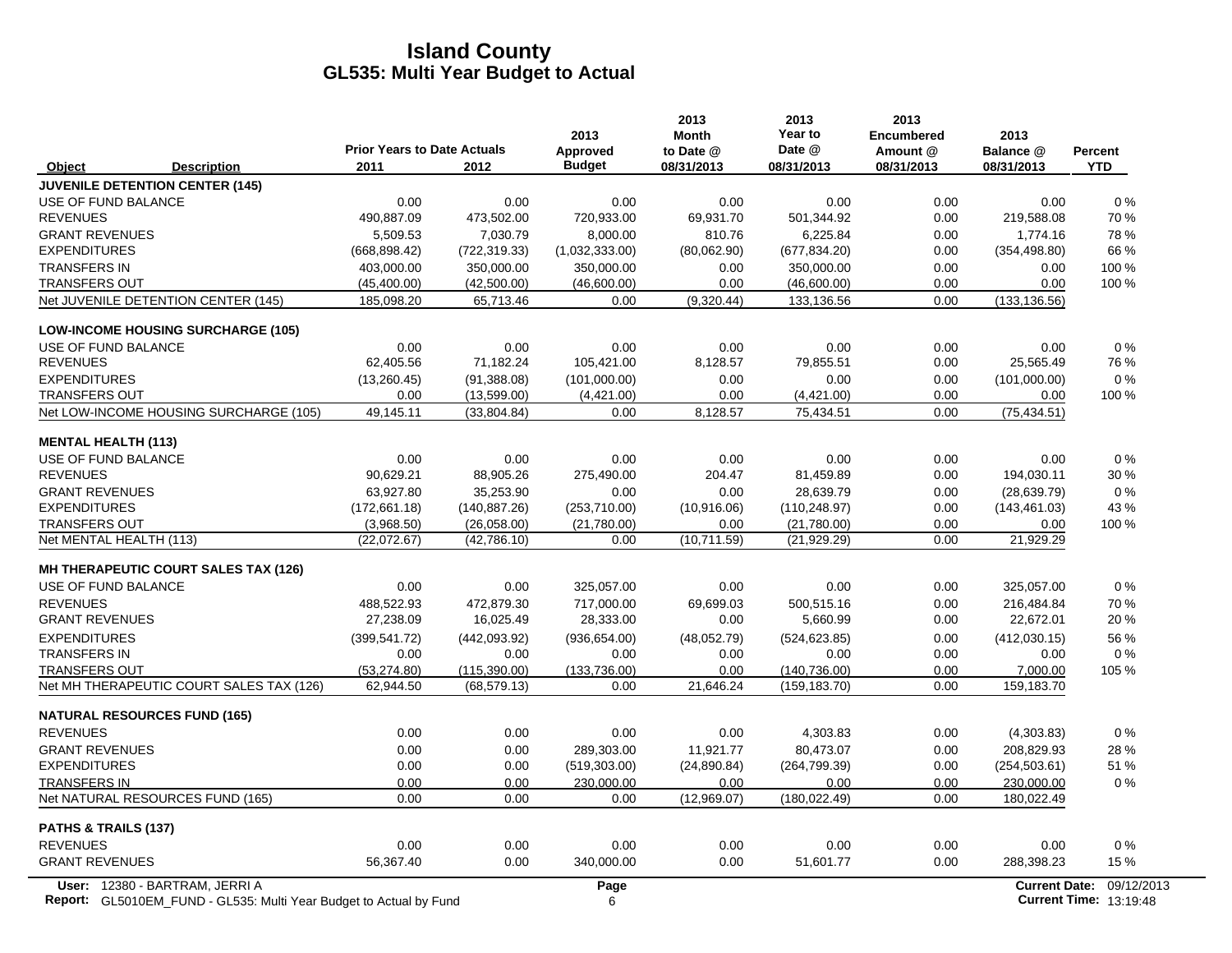|                                                | <b>Prior Years to Date Actuals</b> |                    | 2013<br>Approved | 2013<br><b>Month</b><br>to Date @ | 2013<br>Year to<br>Date @ | 2013<br><b>Encumbered</b><br>Amount @ | 2013<br>Balance @    | Percent    |
|------------------------------------------------|------------------------------------|--------------------|------------------|-----------------------------------|---------------------------|---------------------------------------|----------------------|------------|
| <b>Description</b><br>Object                   | 2011                               | 2012               | <b>Budget</b>    | 08/31/2013                        | 08/31/2013                | 08/31/2013                            | 08/31/2013           | <b>YTD</b> |
| <b>EXPENDITURES</b>                            | (12, 432.91)                       | (36,802.94)        | (654, 300.00)    | (10,928.03)                       | (35,951.12)               | 0.00                                  | (618, 348.88)        | 5 %        |
| <b>TRANSFERS IN</b>                            | 0.00                               | 0.00               | 314,300.00       | 0.00                              | 0.00                      | 0.00                                  | 314,300.00           | 0%         |
| <b>TRANSFERS OUT</b>                           | 0.00                               | 0.00               | 0.00             | 0.00                              | 0.00                      | 0.00                                  | 0.00                 | 0%         |
| Net PATHS & TRAILS (137)                       | 43,934.49                          | (36, 802.94)       | 0.00             | (10,928.03)                       | 15,650.65                 | 0.00                                  | (15,650.65)          |            |
| <b>PUBLIC HEALTH POOLING (104)</b>             |                                    |                    |                  |                                   |                           |                                       |                      |            |
| USE OF FUND BALANCE                            | 0.00                               | 0.00               | 0.00             | 0.00                              | 0.00                      | 0.00                                  | 0.00                 | 0%         |
| <b>REVENUES</b>                                | 709.455.22                         | 590.505.05         | 1,277,931.00     | 35.248.00                         | 761.627.73                | 0.00                                  | 516,303.27           | 60%        |
| <b>GRANT REVENUES</b>                          | 689.611.15                         | 773,465.25         | 1.124.810.00     | 99.372.12                         | 589.959.29                | 0.00                                  | 534,850.71           | 52%        |
| <b>EXPENDITURES</b>                            | (1,873,428.91)                     | (1,592,114.13)     | (2,578,611.74)   | (226, 616.33)                     | (1,678,120.54)            | 0.00                                  | (900, 491.20)        | 65 %       |
| <b>TRANSFERS IN</b>                            | 425,274.00                         | 293,237.00         | 293,237.00       | 0.00                              | 293,237.00                | 0.00                                  | 0.00                 | 100 %      |
| <b>TRANSFERS OUT</b>                           | (114, 267.00)                      | (101, 067.00)      | (117, 367.00)    | 0.00                              | (117, 367.00)             | 0.00                                  | 0.00                 | 100 %      |
| Net PUBLIC HEALTH POOLING (104)                | (163, 355.54)                      | (35,973.83)        | (0.74)           | (91, 996.21)                      | (150, 663.52)             | 0.00                                  | 150,662.78           |            |
| <b>PUBLIC WORKS (139)</b>                      |                                    |                    |                  |                                   |                           |                                       |                      |            |
| USE OF FUND BALANCE                            | 0.00                               | 0.00               | 11,275.00        | 0.00                              | 0.00                      | 0.00                                  | 11.275.00            | 0%         |
| <b>REVENUES</b>                                | 0.00                               | 0.00               | 50.000.00        | 0.00                              | 0.00                      | 0.00                                  | 50,000.00            | 0%         |
| <b>EXPENDITURES</b>                            | (284, 004.56)                      | (292, 041.74)      | (465, 275.00)    | (36, 443.62)                      | (290, 936.51)             | 0.00                                  | (174, 338.49)        | 63%        |
| <b>TRANSFERS IN</b>                            | 431,600.00                         | 405,000.00         | 404,000.00       | 0.00                              | 404,000.00                | 0.00                                  | 0.00                 | 100 %      |
| <b>TRANSFERS OUT</b><br>Net PUBLIC WORKS (139) | 0.00<br>147,595.44                 | 0.00<br>112,958.26 | 0.00<br>0.00     | 0.00<br>(36, 443.62)              | 0.00<br>113,063.49        | 0.00<br>0.00                          | 0.00<br>(113,063.49) | 0%         |
|                                                |                                    |                    |                  |                                   |                           |                                       |                      |            |
| <b>REET 1 CAPITAL IMPROVEMENTS (134)</b>       |                                    |                    |                  |                                   |                           |                                       |                      |            |
| USE OF FUND BALANCE                            | 0.00                               | 0.00               | 318,500.00       | 0.00                              | 0.00                      | 0.00                                  | 318,500.00           | 0%         |
| <b>REVENUES</b>                                | 385,997.86                         | 414,260.52         | 600,000.00       | 107,572.60                        | 623,114.84                | 0.00                                  | (23, 114.84)         | 104 %      |
| <b>GRANT REVENUES</b>                          | 0.00                               | 0.00               | 0.00             | 0.00                              | 90,000.00                 | 0.00                                  | (90,000.00)          | $0\%$      |
| <b>EXPENDITURES</b>                            | (491, 969.22)                      | (150, 762.78)      | (806, 500.00)    | (49.84)                           | (368, 992.94)             | 0.00                                  | (437, 507.06)        | 46 %       |
| <b>TRANSFERS IN</b>                            | 0.00                               | 0.00               | 0.00             | 0.00                              | 0.00                      | 0.00                                  | 0.00                 | 0%         |
| <b>TRANSFERS OUT</b>                           | (66, 755.42)                       | (179,000.00)       | (112.000.00)     | 0.00                              | (98.000.00)               | 0.00                                  | (14,000.00)          | 88%        |
| Net REET 1 CAPITAL IMPROVEMENTS (134)          | (172, 726.78)                      | 84,497.74          | 0.00             | 107,522.76                        | 246,121.90                | 0.00                                  | (246, 121.90)        |            |
| <b>REET 2 CAPITAL FACILITIES (135)</b>         |                                    |                    |                  |                                   |                           |                                       |                      |            |
| USE OF FUND BALANCE                            | 0.00                               | 0.00               | 493,655.00       | 0.00                              | 0.00                      | 0.00                                  | 493,655.00           | 0%         |
| <b>REVENUES</b>                                | 385,997.86                         | 414,260.52         | 600,000.00       | 107,572.60                        | 626,326.83                | 0.00                                  | (26, 326.83)         | 104 %      |
| <b>GRANT REVENUES</b>                          | 0.00                               | 0.00               | 0.00             | 0.00                              | 0.00                      | 0.00                                  | 0.00                 | $0\%$      |
| <b>EXPENDITURES</b>                            | (143, 905.46)                      | (90, 393.34)       | (636, 500.00)    | 0.00                              | (59, 876.99)              | 0.00                                  | (576, 623.01)        | 9%         |
| <b>TRANSFERS IN</b>                            | 0.00                               | 0.00               | 0.00             | 0.00                              | 0.00                      | 0.00                                  | 0.00                 | 0%         |
| <b>TRANSFERS OUT</b>                           | (186, 230.00)                      | (534, 808.40)      | (457, 155.00)    | 0.00                              | (457, 155.00)             | 0.00                                  | 0.00                 | 100 %      |
| Net REET 2 CAPITAL FACILITIES (135)            | 55,862.40                          | (210, 941.22)      | 0.00             | 107,572.60                        | 109,294.84                | 0.00                                  | (109, 294.84)        |            |
| <b>REET ELECTRONIC TECHNOLOGY (150)</b>        |                                    |                    |                  |                                   |                           |                                       |                      |            |
| USE OF FUND BALANCE                            | 0.00                               | 0.00               | 5,100.00         | 0.00                              | 0.00                      | 0.00                                  | 5,100.00             | 0%         |
| <b>REVENUES</b>                                | 0.00                               | 0.00               | 0.00             | 0.00                              | 0.00                      | 0.00                                  | 0.00                 | 0%         |
| User: 12380 - BARTRAM, JERRI A                 |                                    |                    | Page             |                                   |                           |                                       | <b>Current Date:</b> | 09/12/2013 |

**Report:** 7 **Current Time:** GL5010EM\_FUND - GL535: Multi Year Budget to Actual by Fund 13:19:48 (2008) 7 20:20 20:00:00 13:19:48 (2009) 7 20:00:00 13:19:48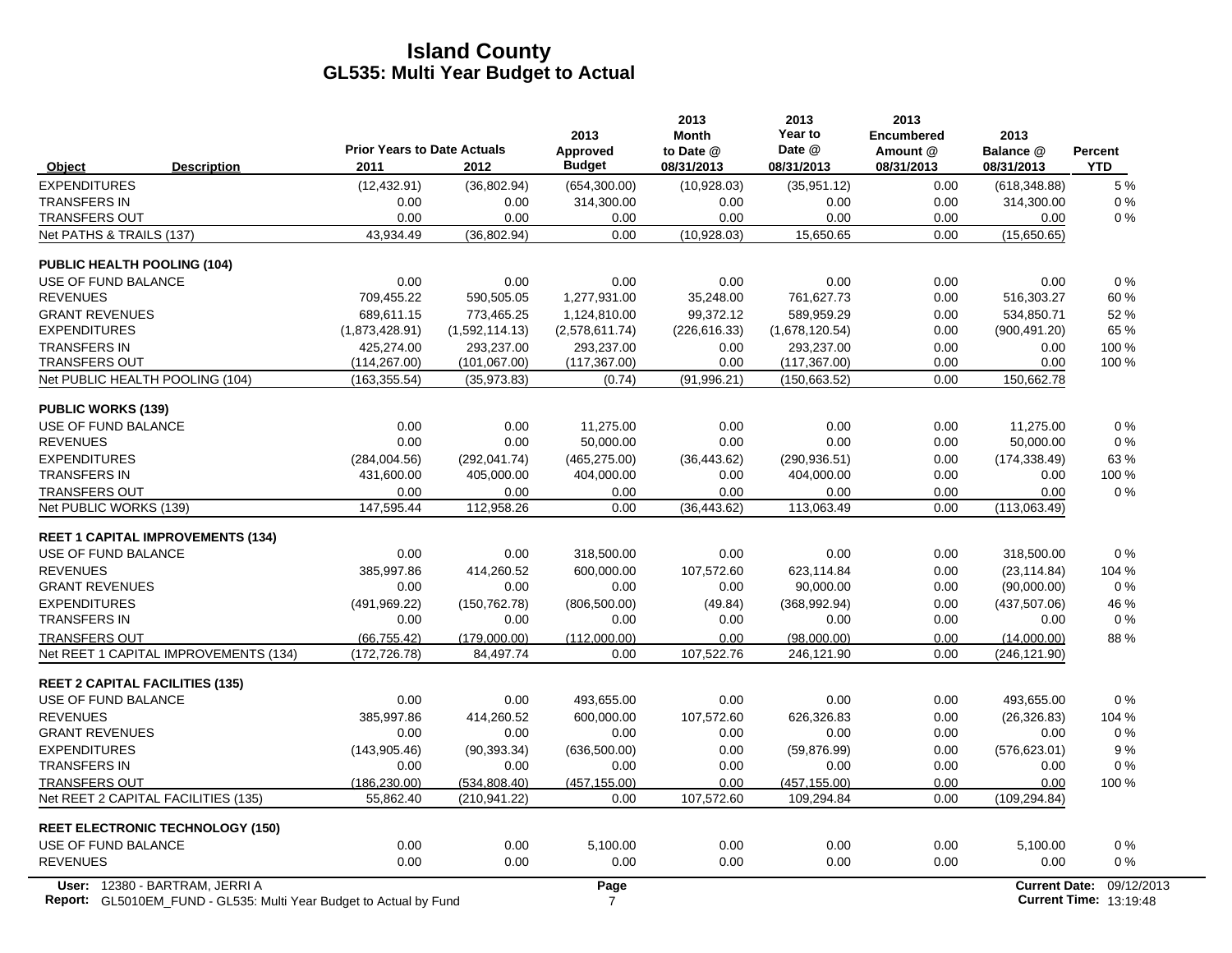|                                                                           | <b>Prior Years to Date Actuals</b> |               | 2013<br>Approved | 2013<br><b>Month</b><br>to Date @ | 2013<br>Year to<br>Date @ | 2013<br><b>Encumbered</b><br>Amount @ | 2013<br>Balance @ | Percent                       |
|---------------------------------------------------------------------------|------------------------------------|---------------|------------------|-----------------------------------|---------------------------|---------------------------------------|-------------------|-------------------------------|
| <b>Description</b><br>Object                                              | 2011                               | 2012          | <b>Budget</b>    | 08/31/2013                        | 08/31/2013                | 08/31/2013                            | 08/31/2013        | <b>YTD</b>                    |
| <b>GRANT REVENUES</b>                                                     | 0.00                               | 0.00          | 0.00             | 0.00                              | 0.00                      | 0.00                                  | 0.00              | $0\%$                         |
| <b>EXPENDITURES</b>                                                       | (4,821.91)                         | (2,402.28)    | (5,100.00)       | 0.00                              | (2,534.42)                | 0.00                                  | (2,565.58)        | 50 %                          |
| <b>TRANSFERS OUT</b>                                                      | 0.00                               | 0.00          | 0.00             | 0.00                              | 0.00                      | 0.00                                  | 0.00              | $0\%$                         |
| Net REET ELECTRONIC TECHNOLOGY (150)                                      | (4.821.91)                         | (2,402.28)    | 0.00             | 0.00                              | (2,534.42)                | 0.00                                  | 2,534.42          |                               |
| <b>RURAL COUNTY SALES TAX (121)</b>                                       |                                    |               |                  |                                   |                           |                                       |                   |                               |
| USE OF FUND BALANCE                                                       | 0.00                               | 0.00          | 1,200,000.00     | 0.00                              | 0.00                      | 0.00                                  | 1,200,000.00      | 0%                            |
| <b>REVENUES</b>                                                           | 436,018.51                         | 961,883.98    | 640,000.00       | 63,427.84                         | 453,680.10                | 0.00                                  | 186,319.90        | 71 %                          |
| <b>EXPENDITURES</b>                                                       | (289, 462.13)                      | (302, 596.05) | (1,840,000.00)   | (59, 239.35)                      | (289, 869.52)             | 0.00                                  | (1,550,130.48)    | 16 %                          |
| <b>TRANSFERS OUT</b>                                                      | (2,700.00)                         | 0.00          | 0.00             | 0.00                              | 0.00                      | 0.00                                  | 0.00              | $0\%$                         |
| Net RURAL COUNTY SALES TAX (121)                                          | 143,856.38                         | 659,287.93    | 0.00             | 4,188.49                          | 163,810.58                | 0.00                                  | (163, 810.58)     |                               |
| <b>STORM &amp; SURFACE WATER UTILITY (144)</b>                            |                                    |               |                  |                                   |                           |                                       |                   |                               |
| USE OF FUND BALANCE                                                       | 0.00                               | 0.00          | 0.00             | 0.00                              | 0.00                      | 0.00                                  | 0.00              | $0\%$                         |
| <b>REVENUES</b>                                                           | 25.14                              | 70.51         | 0.00             | 4.47                              | 223.54                    | 0.00                                  | (223.54)          | $0\%$                         |
| <b>EXPENDITURES</b>                                                       | (3,038.31)                         | (2,624.06)    | (26, 355.00)     | (10.43)                           | (2,217.04)                | 0.00                                  | (24, 137.96)      | 8%                            |
| <b>TRANSFERS IN</b>                                                       | 25,930.00                          | 27,160.00     | 26,355.00        | 0.00                              | 26,355.00                 | 0.00                                  | 0.00              | 100 %                         |
| <b>TRANSFERS OUT</b>                                                      | 0.00                               | 0.00          | 0.00             | 0.00                              | 0.00                      | 0.00                                  | 0.00              | 0%                            |
| Net STORM & SURFACE WATER UTILITY (144)                                   | 22,916.83                          | 24,606.45     | 0.00             | (5.96)                            | 24,361.50                 | 0.00                                  | (24, 361.50)      |                               |
| TREASURER'S M & O (116)                                                   |                                    |               |                  |                                   |                           |                                       |                   |                               |
| USE OF FUND BALANCE                                                       | 0.00                               | 0.00          | 0.00             | 0.00                              | 0.00                      | 0.00                                  | 0.00              | $0\%$                         |
| <b>REVENUES</b>                                                           | 35.017.62                          | 86.741.53     | 150.975.00       | 7.837.50                          | 32.602.38                 | 0.00                                  | 118.372.62        | 22 %                          |
| <b>EXPENDITURES</b>                                                       | (51, 431.89)                       | (80, 218.81)  | (150, 975.00)    | (32, 293.55)                      | (78, 270.46)              | 0.00                                  | (72, 704.54)      | 52 %                          |
| <b>TRANSFERS OUT</b>                                                      | 0.00                               | 0.00          | 0.00             | 0.00                              | 0.00                      | 0.00                                  | 0.00              | $0\%$                         |
| Net TREASURER'S M & O (116)                                               | (16, 414.27)                       | 6.522.72      | 0.00             | (24, 456.05)                      | (45,668.08)               | 0.00                                  | 45,668.08         |                               |
| <b>TRIAL COURT IMPROVEMENT (157)</b>                                      |                                    |               |                  |                                   |                           |                                       |                   |                               |
| USE OF FUND BALANCE                                                       | 0.00                               | 0.00          | 6,500.00         | 0.00                              | 0.00                      | 0.00                                  | 6,500.00          | 0%                            |
| <b>REVENUES</b>                                                           | 17,833.56                          | 12,015.42     | 5,000.00         | 13.43                             | 18,116.46                 | 0.00                                  | (13, 116.46)      | 362 %                         |
| <b>EXPENDITURES</b>                                                       | (2,535.08)                         | 0.00          | (11,500.00)      | 0.00                              | (6,452.58)                | 0.00                                  | (5,047.42)        | 56 %                          |
| Net TRIAL COURT IMPROVEMENT (157)                                         | 15,298.48                          | 12,015.42     | 0.00             | 13.43                             | 11,663.88                 | 0.00                                  | (11,663.88)       |                               |
| <b>VETERANS ASSISTANCE (107)</b>                                          |                                    |               |                  |                                   |                           |                                       |                   |                               |
| USE OF FUND BALANCE                                                       | 0.00                               | 0.00          | 0.00             | 0.00                              | 0.00                      | 0.00                                  | 0.00              | 0%                            |
| <b>REVENUES</b>                                                           | 691.92                             | 78,606.98     | 115,150.00       | 106.75                            | 71,828.67                 | 0.00                                  | 43,321.33         | 62 %                          |
| <b>EXPENDITURES</b>                                                       | (48,578.80)                        | (49, 595.99)  | (106, 753.00)    | (8,394.16)                        | (65, 677.56)              | 0.00                                  | (41, 075.44)      | 62%                           |
| <b>TRANSFERS OUT</b>                                                      | (1,587.40)                         | (7,952.00)    | (8,397.00)       | 0.00                              | (8, 397.00)               | 0.00                                  | 0.00              | 100 %                         |
| Net VETERANS ASSISTANCE (107)                                             | (49, 474.28)                       | 21,058.99     | 0.00             | (8, 287.41)                       | (2, 245.89)               | 0.00                                  | 2,245.89          |                               |
| <b>WATER QUALITY ASSISTANCE (149)</b>                                     |                                    |               |                  |                                   |                           |                                       |                   |                               |
| <b>REVENUES</b>                                                           | 57,522.85                          | 109,544.15    | 285,752.00       | 850.70                            | 51,603.50                 | 0.00                                  | 234,148.50        | 18%                           |
| <b>GRANT REVENUES</b>                                                     | 15,925.45                          | 18,923.59     | 86,656.00        | 0.00                              | 81,309.61                 | 0.00                                  | 5,346.39          | 94 %                          |
| User: 12380 - BARTRAM, JERRI A                                            |                                    |               | Page             |                                   |                           |                                       |                   | Current Date: 09/12/2013      |
| <b>Report:</b> GL5010EM_FUND - GL535: Multi Year Budget to Actual by Fund |                                    |               | 8                |                                   |                           |                                       |                   | <b>Current Time: 13:19:48</b> |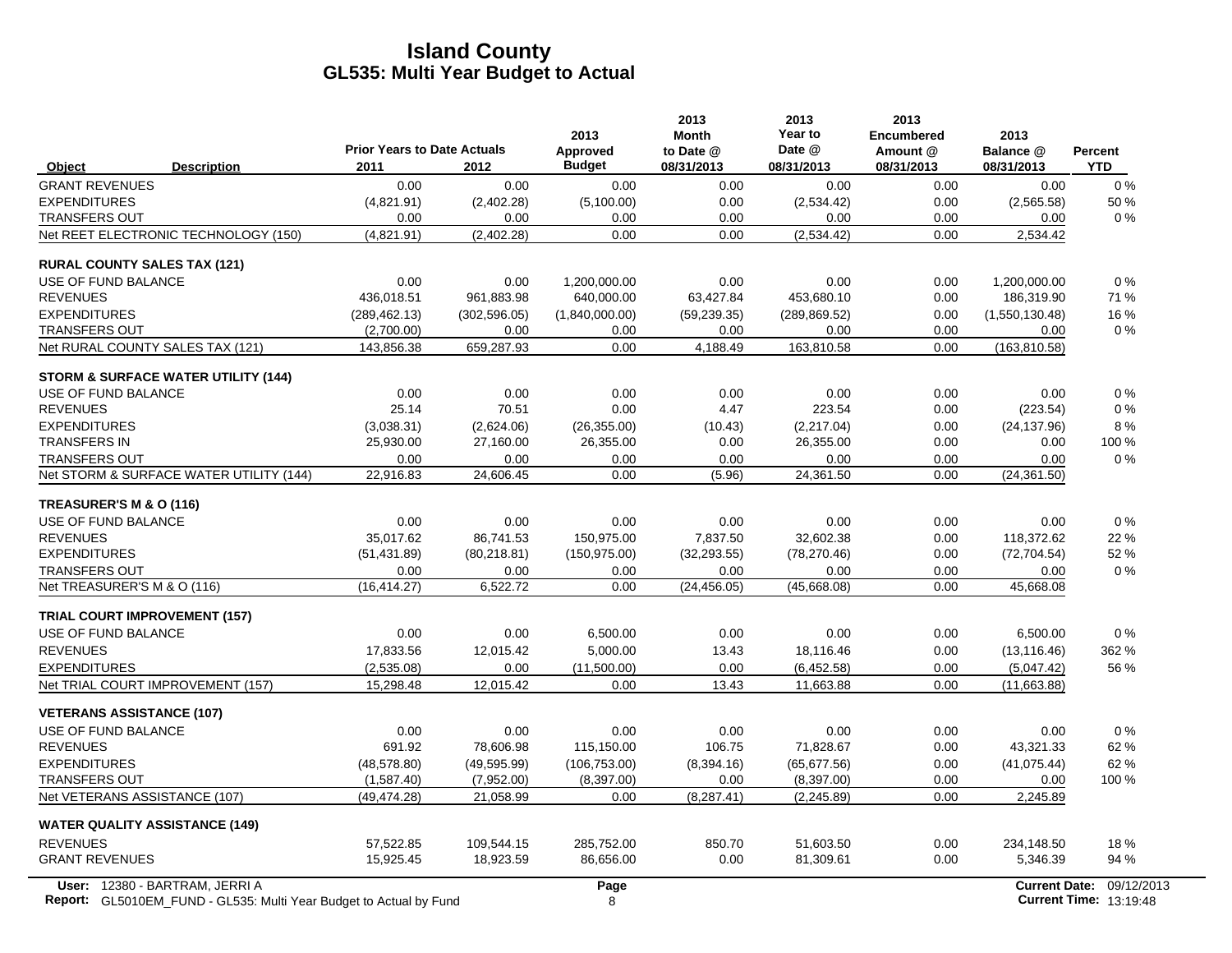|                              |                                    | <b>Prior Years to Date Actuals</b> |               | 2013<br>Approved | 2013<br>Month<br>to Date $@$ | 2013<br><b>Year to</b><br>Date @ | 2013<br><b>Encumbered</b><br>Amount @ | 2013<br>Balance @ | Percent |
|------------------------------|------------------------------------|------------------------------------|---------------|------------------|------------------------------|----------------------------------|---------------------------------------|-------------------|---------|
| Object                       | <b>Description</b>                 | 2011                               | 2012          | <b>Budget</b>    | 08/31/2013                   | 08/31/2013                       | 08/31/2013                            | 08/31/2013        | YTD     |
| <b>EXPENDITURES</b>          |                                    | (153, 332.44)                      | (150, 424.02) | (372, 408.00)    | (53, 153.42)                 | (247, 882.95)                    | 0.00                                  | (124, 525.05)     | 67 %    |
| TRANSFERS IN                 |                                    | 0.00                               | 0.00          | 0.00             | 0.00                         | 0.00                             | 0.00                                  | 0.00              | $0\%$   |
| <b>TRANSFERS OUT</b>         |                                    | 0.00                               | 0.00          | 0.00             | 0.00                         | 0.00                             | 0.00                                  | 0.00              | $0\%$   |
|                              | Net WATER QUALITY ASSISTANCE (149) | (79, 884.14)                       | (21, 956.28)  | 0.00             | (52, 302.72)                 | (114, 969.84)                    | 0.00                                  | 114,969.84        |         |
| <b>Grand Total All Funds</b> |                                    | (248,909.90)                       | 2,593,051.02  | (0.74)           | 112,826.45                   | 3,412,599.41                     | 0.00                                  | (3,412,600.15)    |         |